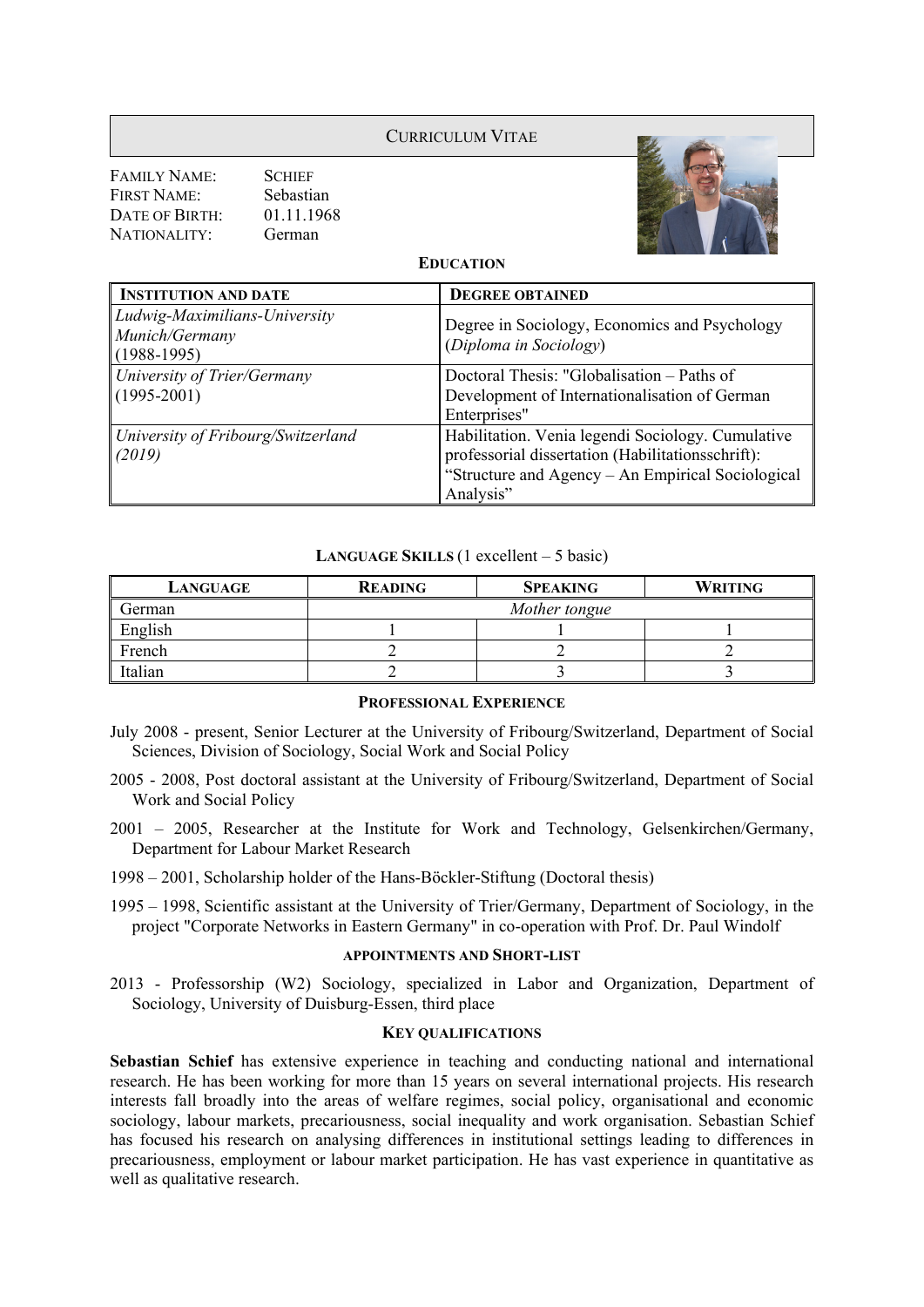#### **FIVE MOST IMPORTANT PUBLICATIONS**

**(1) Structure and Agency – An Empirical Sociological Analysis.** Cumulative professorial dissertation (Habilitationsschrift) for obtaining the venia legendi for Sociology. Fribourg, 2019.

**(2) Dynamiken zwischen Citizenship und Arbeitsverhältnissen von Geflüchteten mit unsicherem Aufenthaltsstatus - Eine Untersuchung in gastronomischen Betrieben der Schweiz.** Soziale Welt 2/2019, S. 144-171, 2019 (mit Jacqueline Kalbermatter)

**(3) A qualitative Perspective on Quality of Life of Households in Precarious Prosperity in Switzerland and Spain?** Applied Research in Quality of Life, Vol.11, Issue 4, pp. 1035-1058, 2016 (with Monica Budowski and Rebekka Sieber)

(4) P**arenthood and employment: the impact of policies and culture on gender inequality in Switzerland.** Equality, diversity and inclusion: An international journal Vol. 34 Iss 2 pp. 141 – 154, 2015 (with Ruedi Epple, Martin Gasser, Sarah Kersten, Michael Nollert)

**(5) Institutions and Gender Time Inequality: A Fuzzy-Set QCA of Swiss Cantons**. Swiss Journal of Sociology, 40 (2), 2014, pp. 259–278 (with Ruedi Epple, Martin Gasser, Sarah Kersten and Michael Nollert)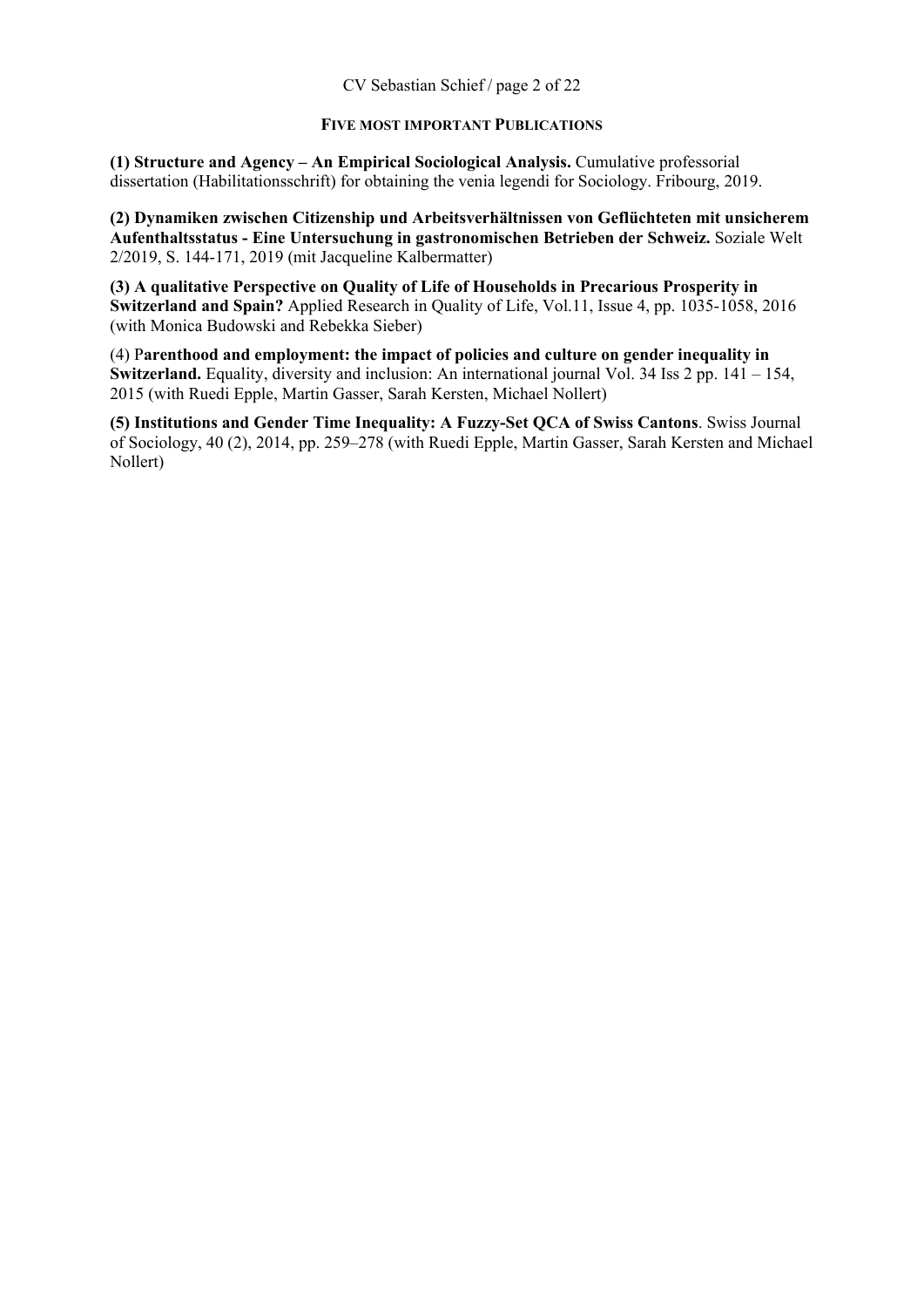#### **BOOKS AND EDITED VOLUMES**

**Arbeitzeiten im Wandel.** sozialpolitik.ch, 3/2020 (Editor with Anna Arlinghaus, Johannes Gärtner, Sylvia Rabstein und Anne Wöhrmann)

**Decent Work.** sozialpolitik.ch, 2/2020 (Editor with Monica Budowski and Nina Jany)

**Bewegte Zeiten – Zwischen autonomer Zeitplanung, Planungssicherheit und Flexibilität.**  Zeitschrift für Arbeitswissenschaft Vol.73, No.4, 2019 (Editor with Anna Arlinghaus, Johannes Gärtner, Sylvia Rabstein and Anne Wöhrmann)

**Structure and Agency – An Empirical Sociological Analysis.** Cumulative professorial dissertation (Habilitationsschrift) for obtaining the venia legendi for Sociology. Fribourg, 2019.

**Erosion der Mittelschicht?** sozialpolitik.ch, 1/2019 (Editor with Monica Budowski)

**Arbeitszeitentwicklungen in Deutschland, Österreich und der Schweiz.** sozialpolitik.ch, Vol. 2/2018 (Editor with Anna Arlinghaus, Johannes Gärtner, Sylvia Rabstein und Céline Vetter)

**Revolution?!** Sozialpolitik.ch, 1/2018 (Editor with Daniel Künzler).

**Vielfalt der Arbeitszeiten.** sozialpolitik.ch, 2/2016 (Editor with Anna Arlinghaus, Johannes Gärtner, Sylvia Rabstein und Céline Vetter).

**Zukunft der Arbeitszeit** Zeitschrift für Arbeitswissenschaft Vol. 70, No.1, 2014 (Editor with Anna Arlinghaus, Johannes Gärtner, Christoph Oberlinner und Céline Vetter).

**Lebensphasen-orientierte und individuelle Arbeitszeiten als zukunftsfähige Gestaltungskonzepte?** Zeitschrift für Arbeitswissenschaft Vol. 68, No.2, 2014 (Editor with Anna Arlinghaus, Johannes Gärtner, Christoph Oberlinner und Céline Vetter).

**Industrial Relations in EU Member States 2000–2004**. Dublin: European Foundation for the Improvement of Living and Working Conditions, 2007 (with Guy van Gyes, Tom Vandenbrande, Steffen Lehndorff, Gabi Schilling and Heribert Kohl)

**Endspiel des Kooperativen Kapitalismus? – Institutioneller Wandel unter den Bedingungen des marktzentrierten Paradigmas.** Opladen: VS - Verlag für Sozialwissenschaften, 2006 (Editor with Ulrich Brinkmann und Karoline Krenn)

**Trends in der Arbeitszeitpolitik: zur Diskussion um Dauer und Flexibilisierung der Arbeitszeit sowie der Insolvenzsicherung von Arbeitszeitguthaben.** Bonn: Friedrich-Ebert-Stiftung. Gesprächskreis Arbeit und Qualifizierung, 2005 (with Gerhard Bosch und Marc Schietinger)

**Globalisierung - Entwicklungspfade der Internationalisierung deutscher Konzerne.** Frankfurt am Main: Lang. Europäische Hochschulschriften: Reihe 22, Soziologie, Nr. 383, 2003

#### **ARTICLES IN PEER-REVIEWED JOURNALS**

**Editorial Bewegte Zeiten – Zwischen autonomer Zeitplanung, Planungssicherheit und Flexibilität.** Zeitschrift für Arbeitswissenschaft Vol.73(4), 353-354, 2019 (mit Anna Arlinghaus, Johannes Gärtner, Sylvia Rabstein und Anne Wöhrmann)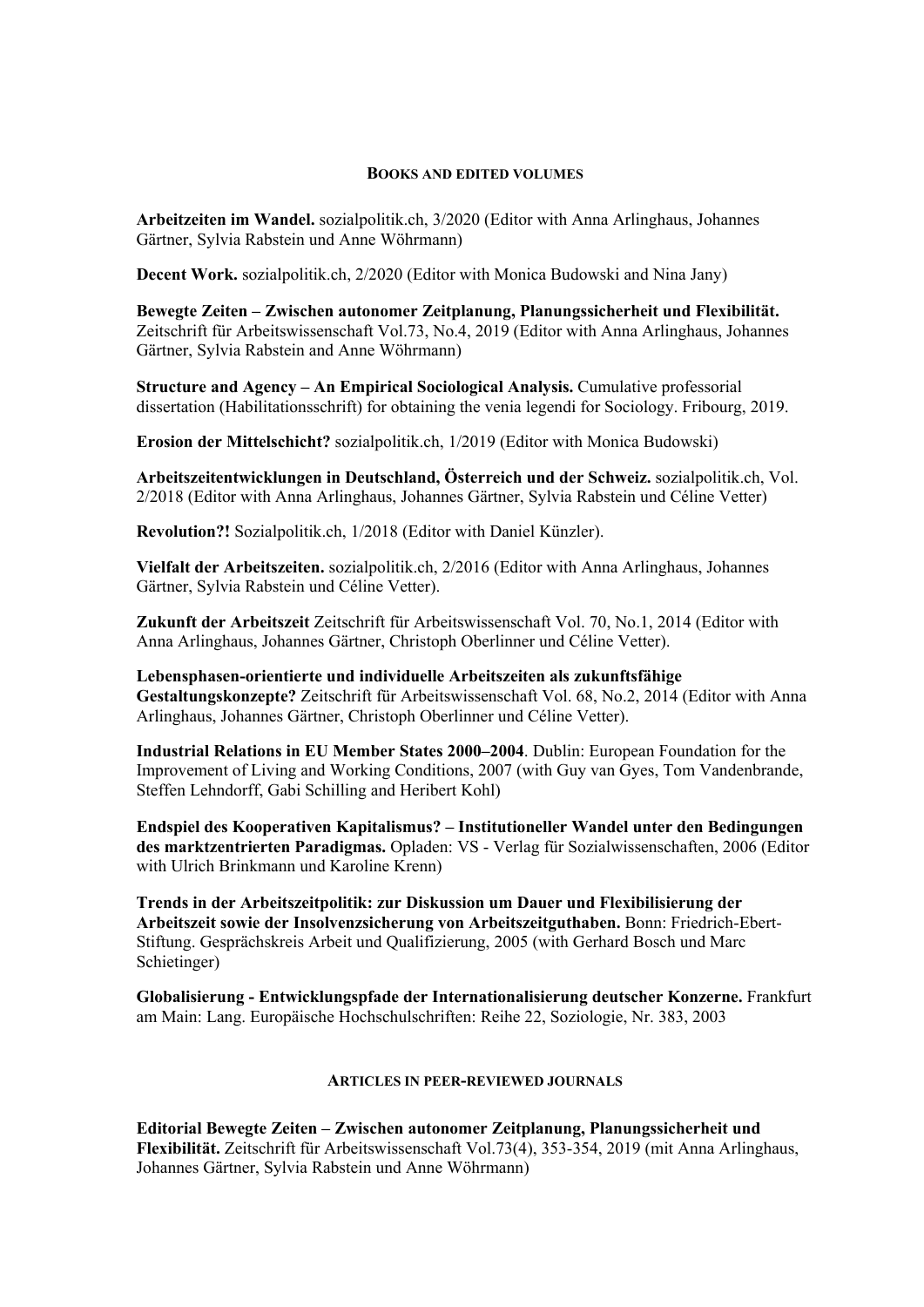**Dynamiken zwischen Citizenship und Arbeitsverhältnissen von Geflüchteten mit unsicherem Aufenthaltsstatus - Eine Untersuchung in gastronomischen Betrieben der Schweiz.** Soziale Welt 2/2019, S. 144-171, 2019 (mit Jacqueline Kalbermatter)

**Editorial Erosion of the Middle Class?** socialpolicy.ch, 1/2019, Article 2.1., 2019 (with Monica Budowski)

**Editorial Arbeitszeitentwicklung in Deutschland, Österreich und der Schweiz.** sozialpolitik.ch, 2/2018, Article 2.1., 2018 (mit Anna Arlinghaus, Johannes Gärtner, Sylvia Rabstein und Céline Vetter)

**Editorial Revolution?!** sozialpolitik.ch, 1/2018, Article 1.1., 2018 (with Daniel Künzler)

**Towards the Solution of the Economic Problem?– On the Non-Revolutionary Relationship between Working Time and Productivity.** socialpolicy.ch, 1/2018, Article 1.5, 2018.

**Ökonomie. Austerität! Demokratie? - Zum Zusammenhang zwischen Austeritätsmassnahmen und der Zufriedenheit mit der Demokratie in Europa.** WSI-Mitteilungen 4/2017, S. 259-268 (mit Ivo Staub)

**Fighting (for) gender equality – The role of social movements and power resources.** Interface: a journal for and about social movements, Vol.8, No.2, 2016, pp. 394-432. (submitted) (with Ruedi Epple)

**Editorial: Vielfalt der Arbeitszeiten.** sozialpolitik.ch 2/2016, Article 2.1 (mit Anna Arlinghaus, Johannes Gärtner, Sylvia Rabstein und Céline Vetter)

**Cantonal patterns of gender-specific time-inequalities in paid and unpaid work: Empirical results and political-institutional conclusions**. In: Liebig, Brigitte, Gottschall, Karin und Birgit Sauer (eds.), Gender Equality in Context - Policies and Practices in Switzerland, Opladen, Berlin, Toronto: Barbara Budrich Publishers, 2016, pp. 181-197 (with Michael Nollert)

**Arbeitszeit und Lebenszeit – Welchen Einfluss haben politische und institutionelle Rahmenbedingungen auf die Zeitungleichheit von Männern und Frauen in bezahlter und unbezahlter Arbeit?** Zeitschrift für Arbeitswissenschaft Vol.70, No.1, 2016.

**A qualitative Perspective on Quality of Life of Households in Precarious Prosperity in Switzerland and Spain?** Applied Research in Quality of Life, Vol.11, Issue 4, pp. 1035-1058, 2016 (with Monica Budowski and Rebekka Sieber)

**Geschlechtsspezifische Ungleichheiten in der Arbeitswelt: Kantonale Muster der Zeitungleichheit.** Swiss Journal of Sociology, 41(1), S. 9-31, 2015 (mit Martin Gasser, Sarah Kersten and Michael Nollert)

**Parenthood and employment: the impact of policies and culture on gender inequality in Switzerland.** Equality, diversity and inclusion: An international journal Vol. 34 Iss 2 pp. 141 – 154, 2015 (with Ruedi Epple, Martin Gasser, Sarah Kersten, Michael Nollert)

**Determinants of Detraditionalization of the Division of House and Family Work in Swiss Couple Households.** Swiss Journal of Sociology 41(1), 2015, S. 33-57 (with Daniela Schempp and Aylin Wagner)

**Household Care under Precarious Conditions in Chile, Costa Rica and Spain.** Global Dialogue, Vol.5, Iss. 3, 2015, (with Monica Budowski and Daniel Vera)

**Editorial: Zukunft der Arbeitszeit.** Zeitschrift für Arbeitswissenschaft Vol. 70, No.1, 2014 (mit Anna Arlinghaus, Johannes Gärtner, Christoph Oberlinner und Céline Vetter)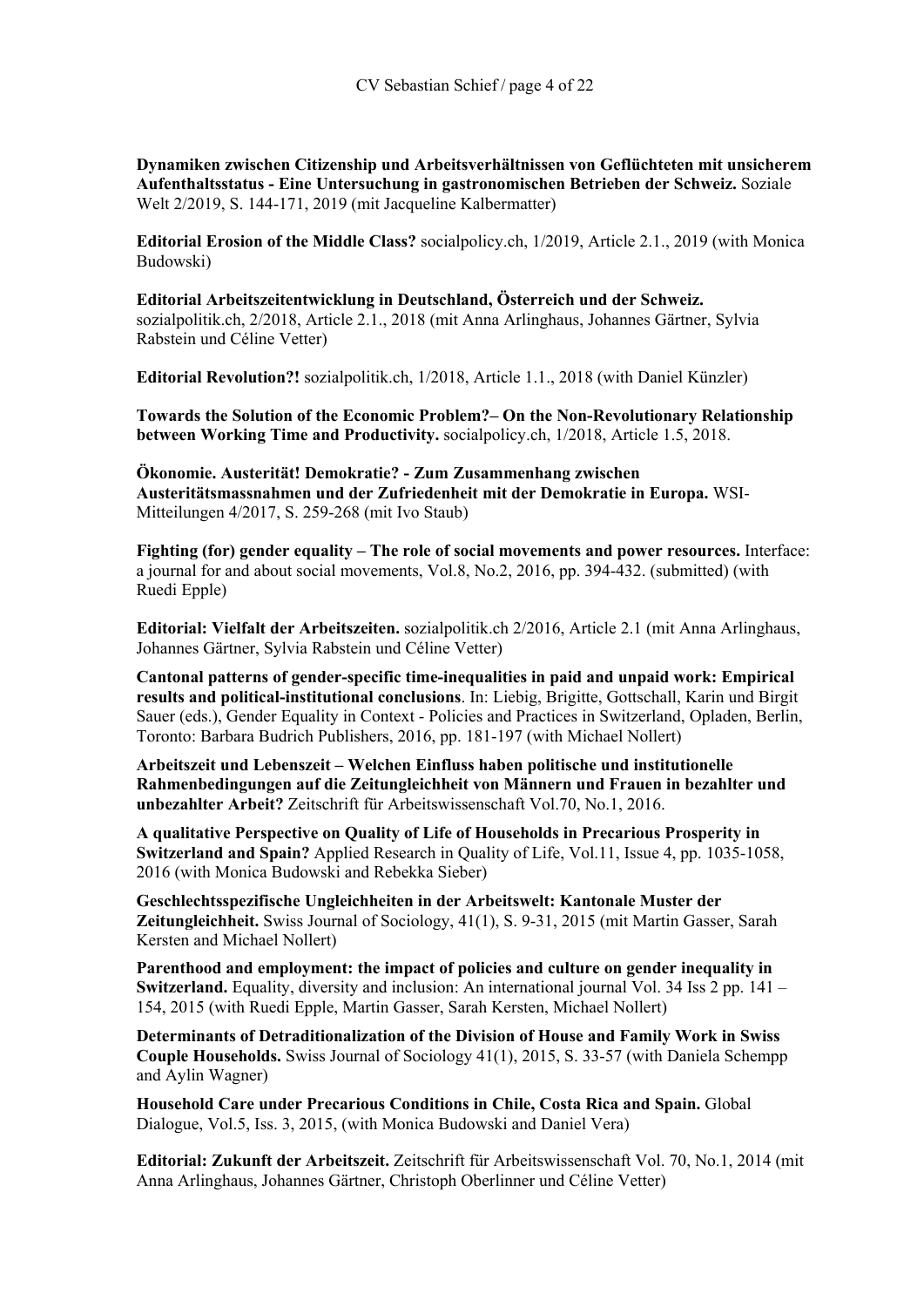**Care in Households in Precarious Socio-economic Conditions in Chile, Costa Rica and Spain.**  In: Aulenbacher, Brigitte, Riegraf, Birgit and Hildegard Theobald (eds.) Soziale Welt, Sonderband 20, Care im Spiegel der soziologischen Diskussion, 2014, pp. 195-215 (with Monica Budowski)

**Institutions and Gender Time Inequality: A Fuzzy-Set QCA of Swiss Cantons**. Swiss Journal of Sociology, 40 (2), 2014, pp. 259–278 (with Ruedi Epple, Martin Gasser, Sarah Kersten and Michael Nollert)

**Editorial: Lebensphasen-orientierte und individuelle Arbeitszeiten als zukunftsfähige Gestaltungskonzepte?** Zeitschrift für Arbeitswissenschaft Vol. 68, No.2, p. 64-65, 2014 (with Anna Arlinghaus, Johannes Gärtner, Christoph Oberlinner and Céline Vetter)

**Dealing with Precariousness in Switzerland and Chile: Household Strategies Between Objective Constraints and Scope for Agency.** Swiss Journal of Sociology, 39(1), 2013, pp.103- 128 (with Michèle Amacker and Monica Budowski)

**Preventing the Retrenchment of the Welfare State: Switzerland's Competitiveness in the World Market for Protection.** Competition and Change, Vol. 15 No. 4, November, 2011, pp. 315-335 (with Michael Nollert)

**Financial Crisis and Precariousness in Chile and Costa Rica: Perceptions and Changes in Households in Precarious Prosperity.** Swiss Journal of Sociology, 37(2), 2011, pp. 341-359 (with Michèle Amacker and Monica Budowski)

**Does Location Matter? - An Empirical Investigation of Flexibility Patterns in Foreign and Domestic Companies in Five European Countries**. International Journal of Human Resource Management, Vol. 21, Issue 1, 2010, pp. 1-16

**Older Employees in Europe Between 'Work Line' and Early Retirement.** In: Transfer, Brussels, 2007, pp. 575-593 (with Gerhard Bosch)

**L'emploi des 55 ans et plus en Europe entre Work Line et préretraite.** In: Travail et Emploi, no. 107, 2006, pp. 19-32 (avec Gerhard Bosch)

**Industrielle Beziehungen in Europa nach der EU-Erweiterung.** In: WSI-Mitteilungen 59, 2006, S. 403-409 (mit Heribert Kohl und Steffen Lehndorff)

**Les travailleurs hautement qualifiés travaillent-ils partout plus longtemps ? Une analyse des durées hebdomadaires du travail des hommes et des femmes selon la qualification dans quatre pays.** In: Revue de l'IRES**,** no. 49, 2005/3 - Numéro spécial "Les longues durées de travail. Enjeux et conséquences", 2005, pp.69 – 91

**Die Beschäftigung Älterer in Europa zwischen Vorruhestand und "Work-Line".** In: Arbeit 14, 2005, S. 275-290 (mit Gerhard Bosch)

**Ältere Beschäftigte in Europa: neue Formen sozialer Ungleichheit.** In: WSI-Mitteilungen 58, 2005, S. 32-39 (mit Gerhard Bosch)

**Arbeitszeiten in Deutschland: eine Frage der Messung?** In: Mitteilungen aus der Arbeitsmarktund Berufsforschung 36, 2003, S. 187-198

**Lange "Gehirnlaufzeiten" überall? Eine Analyse der Wochenarbeitszeiten von Frauen und Männern unter Berücksichtigung der Qualifikation in vier Ländern**. In: Arbeit 12, 2003, S. 199-214

**Unternehmensverflechtung in Ostdeutschland.** In: Kölner Zeitschrift für Soziologie und Sozialpsychologie, Jg.51, 1999, S. 260- 282 (zusammen mit Paul Windolf)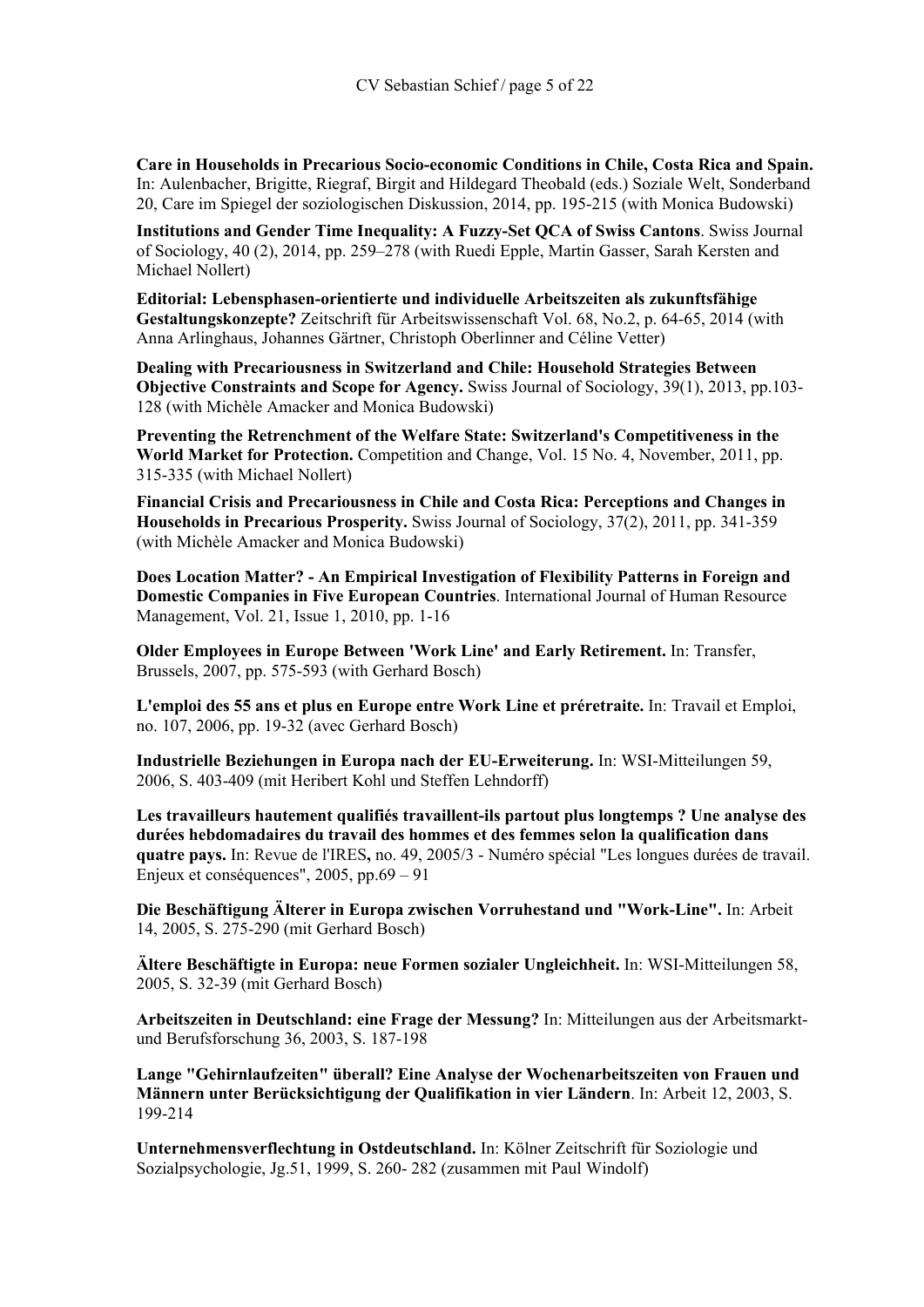# **OTHER ARTICLES**

**Beteiligung der Migrationsbevölkerung am Schweizer System der sozialen Sicherheit: Wer hat worauf Anspruch**. In: Efionayi-Mäder, Denise, Jürg Furrer, Marcel Heiniger und Christian Suter (Hg.): Migration – Integration – Partizipation. (im Erscheinen) (mit Monica Budowski und Eveline Odermatt)

**Arbeitsorganisation.** In: Bonvin, Jean-Michel, Valérie Hugontobler, Carlo Knöpfel, Pascal Maeder und Ueli Tecklenburg (Hg.) : Wörterbuch der Sozialpolitik, Seismo, Zürich (im Erscheinen).

**Arbeitszeit.** In: Bonvin, Jean-Michel, Valérie Hugontobler, Carlo Knöpfel, Pascal Maeder und Ueli Tecklenburg (Hg.) : Wörterbuch der Sozialpolitik, Seismo, Zürich (im Erscheinen).

**Flexibilisierung von Arbeitsverhältnissen.** In: Bonvin, Jean-Michel, Valérie Hugontobler, Carlo Knöpfel, Pascal Maeder und Ueli Tecklenburg (Hg.) : Wörterbuch der Sozialpolitik, Seismo, Zürich (im Erscheinen).

**Social Quality and the City**. In: Turner, Bryan, Hannah Wolf, Gregor Fitzi and Jürgen Mackert (eds.), Urban Change and Citizenship in Times of Crisis. Volume1 – Theories and Concepts. Milton Park, Abingdon, Oxon: Routledge, 2020. (with Monica Budowski)

**Elemente einer modernen gewerkschaftlichen Solidarität.** In: Baumgartner, Doris A. und Beat Fux (Hrsg.): Sozialstaat unter Zugzwang? Zwischen Reform und radikaler Neuorientierung, Wiesbaden, VS Verlag für Sozialwissenschaften, 2019, S.149-162.

**Dienst für mündige Bürgerinnen und Bürger**. *Le Monde Civil, September 2017*, S. 3.

**Un service pour chaque citoyenne et chaque citoyen**. *Le Monde Civil, Septembre 2017*, p. 3.

**Liberale Demokratien und der Zwang zum Dienst an der Waffe**. s*ozialpolitik.ch, 1/2017, Forum 1.2*.

**Strong ties between independent organizations. Unions and political parties in Switzerland.**  In: Bale, Tim and Elin Haugsgjerd Allern (eds.), Drifting Apart? Centre-Left Parties and Trade Unions in the Twenty First Century, Oxford: Oxford University Press, 2017, pp. 226-245 (with Roland Erne)

**Strategies of households in precarious prosperity in Chile, Costa Rica, Spain and Switzerland** In: Mackert, Jürgen and Bryan Turner (eds.), The Changing Nature of Citizenship. Milton Park, Abingdon, Oxon: Routledge, 2017, pp. 267-287 (with Monica Budowski)

**"Wir Frauen sind mehr als ein Mann, deshalb organisiere ich alles." Zur Organisation der Kinderbetreuung in Haushalten mit prekären sozioökonomischen Verhältnissen in Chile, Costa Rica und Spanien**. In: Monica Budowski, Ulrike Knobloch und Michael Nollert (Hg.), Unbezahlt und dennoch Arbeit. Zürich: Seismo, 2016, S. 113-145 (mit Monica Budowski)

**Kinderbetreuung im prekären Wohlstand.** Newsletter Studienbereich Soziologie, Sozialpolitik und Sozialarbeit Nr. 17, 2015, S. 24-29

**Demokratie in der (Wirtschafts-)Krise.** Universitas, Oktober 2014, S. 24-25 (mit Ivo Staub).

**Soziologie an der Universität Fribourg – Profil und Angebot der deutschsprachigen Studienprogramme Soziologie im Bachelor und Master.** Newsletter des Studienbereichs Soziologie, Sozialpolitik und Sozialarbeit der Universität Fribourg 14, 2014, S. 10-15 (mit Monica Budowski).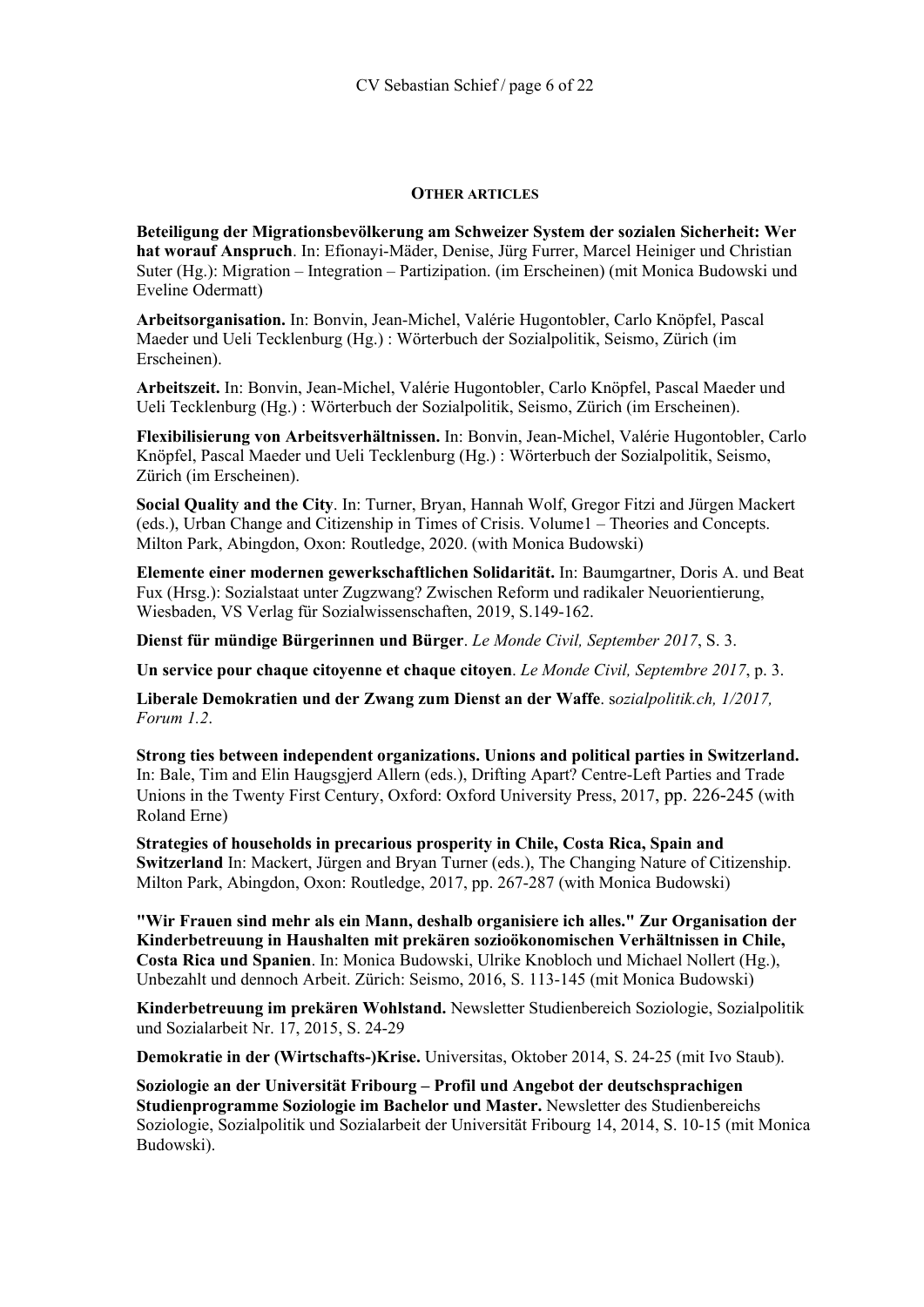**Generationensolidarität und Migration: Vermeintliche und reale Konfliktlinien.** Terra Cognita (23), 2013, S. 94-97 (mit Monica Budowski).

**Die Krise verstehen - Konzepte und Analysen zum besseren Verständnis der derzeitigen Verwerfungen.** Newsletter des Studienbereichs Soziologie, Sozialpolitik und Sozialarbeit der Universität Fribourg, 12/2013. (mit Ivo Staub)

**Transnationaler Kapitalismus als Finanzierungsbasis des Sozialstaats: Der Sonderfall Schweiz im Weltmarkt für Protektion.** In: Hans-Georg Soeffner (Hrsg.): *Transnationale Vergesellschaftungen*. Verhandlungen des 35. Kongresses der Deutschen Gesellschaft für Soziologie in Frankfurt am Main 2010. Herausgegeben in deren Auftrag von Hans-Georg Soeffner. Wiesbaden: Springer VS, CD-Rom, 2013. (mit Michael Nollert)

**Financial Crisis and Precariousness in Chile and Costa Rica: Perceptions of Households in Precarious Prosperity.** In: Christian Suter and Mark Herkenrath (eds.): World Society in the Global Economic Crisis. Berlin, Lit-Verlag, 2012, pp. 265-283. (with Michèle Amacker and Monica Budowski)

**Leben in prekären Verhältnissen in der Schweiz und in Chile: Haushaltsstrategien im Spannungsfeld institutioneller Einschränkungen und individuellem Handlungsspielraum.** Newsletter des Studienbereichs Soziologie, Sozialpolitik und Sozialarbeit der Universität Fribourg, 11/2012 (mit Michèle Amacker und Monica Budowski).

**Sag mir, wo die Männer sind.** Newsletter des Studienbereichs Soziologie, Sozialpolitik und Sozialarbeit der Universität Fribourg, 11/2012.

**Zukunft der Armut.** Revue der Schweizerischen Gemeinnützigen Gesellschaft SGG, 04/2010, 10-14. (mit Ruedi Epple)

**Ein neues Departement, ein neues Studienprogramm, eine neue Zeitschrift**. Newsletter des Studienbereichs Soziologie, Sozialarbeit und Sozialpolitik, 05/2009 (mit Monica Budowski)

**Warum arbeiten die Schweizer so lange?** Newsletter des Studienbereichs Sozialarbeit und Sozialpolitik, 04/2009, S. 11-12

**Patterns of Flexibility in Domestic and Foreign Enterprises.** In: Lei Delsen, Derek Bosworth, Hermann Gross and Raffael Muñoz de Bustillo y Llorente (eds.): Operating Hours and Working Times. 2nd book.. Heidelberg, Physica-Verlag, 2009, pp. 143-163

**Zur Beteiligung Älterer auf dem Arbeitsmarkt – Lebenslanges Lernen als Kernelement einer Beschäftigungsstrategie**. In: Ursula M. Staudinger und Heike Heidemeier (Hrsg.): Altern, Bildung und lebenslanges Lernen, 2009, S. 199 - 217 (mit Gerhard Bosch)

**Universität Fribourg: Der Master in Sozialwissenschaften des Studienbereichs «Sozialarbeit und Sozialpolitik» mit Vertiefungsprogramm «Soziale Probleme und Sozialpolitik» / Le Master en Sciences sociales du domaine d'études « Travail social et politiques sociales » avec le programme d'études approfondies « Problèmes sociaux, politiques sociales et action sociale » »**, Bulletin der Schweizerischen Gesellschaft für Soziologie, Oktober 2008, 134, S. 33-42 (mit Monica Budowski)

**Die Schweizer Konfiguration im europäischen Vergleich.** In: Michael Nollert und Hanno Scholtz: Schweizer Wirtschaft - ein Sonderfall? Zürich, Seismo, 2007, S. 105-130

**Industrial Relations in EU Member States 2000–2004.** Dublin: European Foundation for the Improvement of Living and Working Conditions, 2007 (with Guy van Gyes, Tom Vandenbrande, Steffen Lehndorff, Gabi Schilling and Heribert Kohl)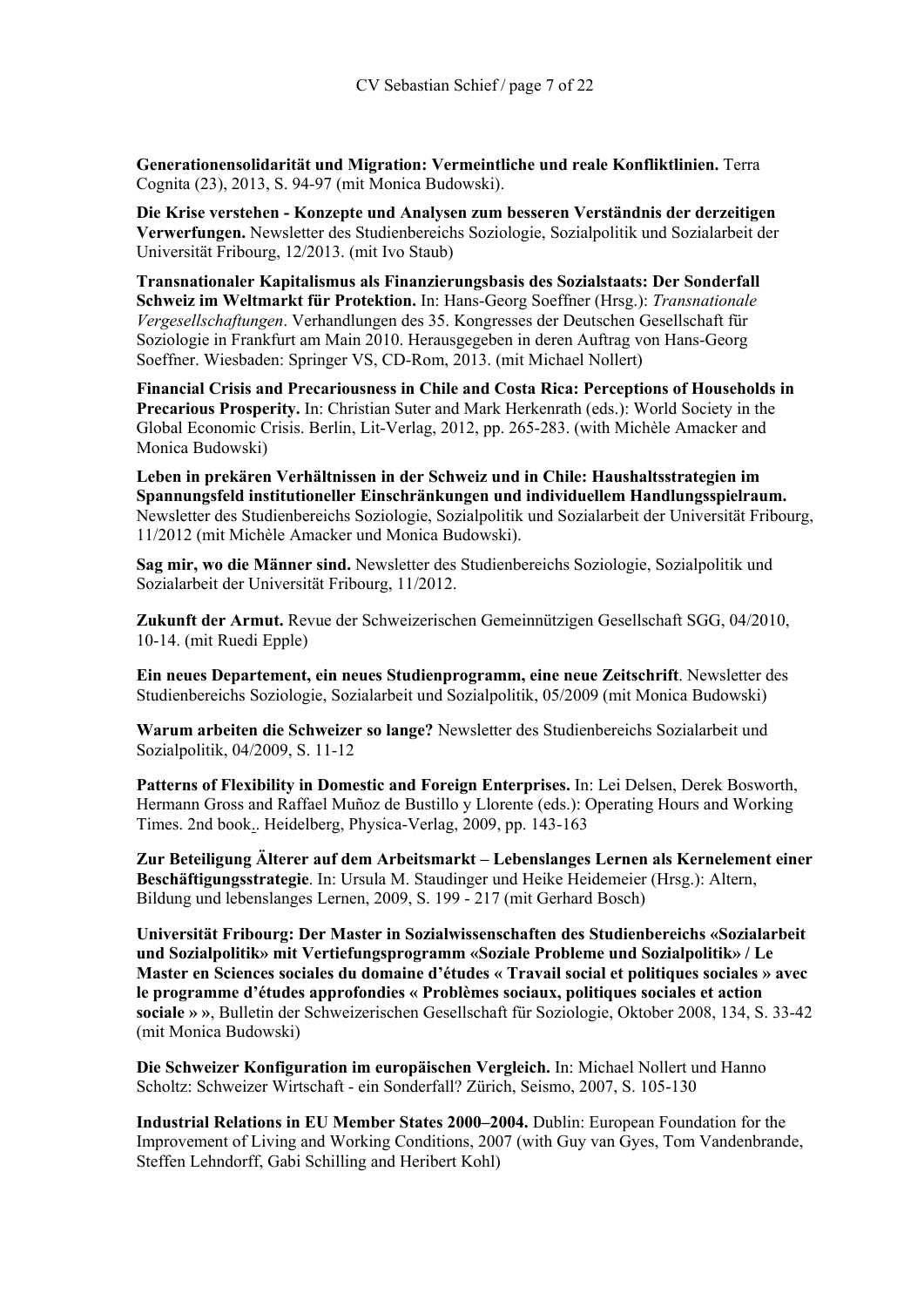**Operating Hours, Working Times and Employment in Germany.** In: Lei Delsen, Derek Bosworth, Hermann Gross and Raffael Muñoz de Bustillo y Llorente: Operating Hours and Working Times. A Survey of Capacity Utilisation and Employment in the European Union. Heidelberg, Physica-Verlag, 2007, pp. 95–120 (with Frank Bauer, Hermann Groß, Steffen Lehndorff and Georg Sieglen)

**Universität Fribourg: Soziologie im Rahmen des Studiengangs «Sozialarbeit und Sozialpolitik / Travail social et politiques sociales»**, Bulletin der Schweizerischen Gesellschaft für Soziologie, Oktober 2006, 130, S. 31-35 (mit Monica Budowski)

**Korporatismus unter Druck? - Zum Einfluss der Erweiterung der Europäischen Union auf die industriellen Beziehungen der Mitgliedsländer.** In: Ulrich Brinkmann, Karoline Krenn und Sebastian Schief (Hg.): Endspiel des Kooperativen Kapitalismus? – Institutioneller Wandel unter den Bedingungen des marktzentrierten Paradigmas. Opladen: VS - Verlag für Sozialwissenschaften, 2006, S. 181-195

**Beschäftigungsquoten, Arbeitszeiten und Arbeitsvolumina in der Europäischen Union, der Schweiz und Norwegen.** In: Deutsches Zentrum für Altersfragen (Hg.): Beschäftigungssituation älterer Arbeitnehmer. Expertisen zum Fünften Altenbericht der Bundesregierung. Band 1. Münster: Lit Verlag, 2006, S. 53 - 92

**Beschäftigung und Vorruhestand älterer Erwerbspersonen in Europa: neue Formen sozialer Ungleichheit.** In: Karl-Siegbert Rehberg (Hg.): Soziale Ungleichheit, kulturelle Unterschiede: Verhandlungen des 32. Kongresses der Deutschen Gesellschaft für Soziologie in München 2004, Teil 1. Frankfurt: Campus-Verl., 2006, S. 455-472 (mit Gerhard Bosch)

**Nationale oder unternehmensspezifische Muster der Flexibilität? Eine empirische Untersuchung von Flexibilitätsmustern in fünf europäischen Ländern.** In: Steffen Lehndorff (Hg.): Das Politische in der Arbeitspolitik. Ansatzpunkte für eine nachhaltige Arbeits- und Arbeitszeitgestaltung. Berlin, edition sigma, 2006, S. 228 - 248

**Zwischen Frühpensionierung und "Work-Line": Beschäftigung Älterer in Europa.** In: Forum Wissenschaft 22, H. 4, 2005, S. 9-14 (mit Gerhard Bosch)

**Die Mär vom Freizeitweltmeister.** In: Wissenschaftszentrum Nordrhein-Westfalen: Das Magazin 16, H. 1, 2005, S. 27 (mit Gerhard Bosch)

**Warum weniger mehr ist - zum Sinn oder Unsinn verlängerter Arbeitszeiten.** In: Fachbibliothek Nachhaltiges Management. Gonimos, 2005 (mit Anja Gerlmaier)

**Politik für ältere Beschäftigte oder Politik für alle? Zur Teilnahme älterer Personen am Erwerbsleben in Europa.** Internet-Dokument. Gelsenkirchen: Inst. Arbeit und Technik. IAT-Report, Nr. 2005-04, 2005 (mit Gerhard Bosch)

**Beschäftigungsquoten, Arbeitszeiten und Arbeitsvolumina in der Europäischen Union, der Schweiz und Norwegen: eine Analyse von Beschäftigungsquoten, Arbeitszeiten und Arbeitsvolumina verschiedener Altersgruppen mit dem Schwerpunkt auf ältere Personen**; Expertise. Berlin: Bundesministerium für Familie, Senioren, Frauen und Jugend, 2004

**Fünfundfünfzig, weiblich, ohne Ausbildung sucht...: Anmerkungen zur Beschäftigungsintensität in der Europäischen Union, Norwegen und der Schweiz.** In: Institut Arbeit und Technik: Jahrbuch 2003/2004. Gelsenkirchen, 2004, S. 35-52

**Nicht verlängern - neu organisieren!** In: Personalwirtschaft 31, H. 10, 2004, S. 42-43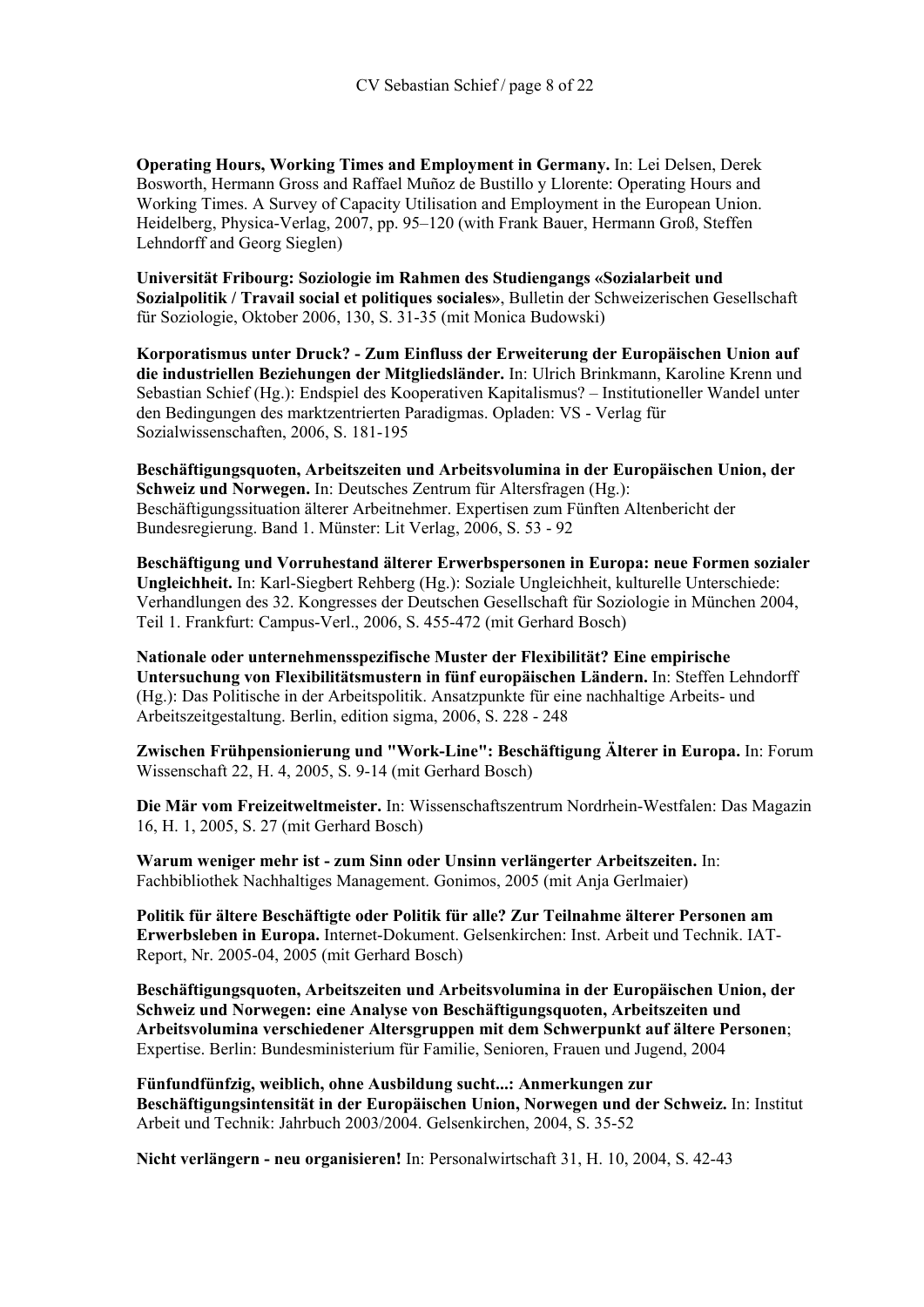**Jahresarbeitszeiten als Standortindikator? Hintergründe zur fragwürdigen Nutzung internationaler Vergleiche**. Gelsenkirchen: Inst. Arbeit und Technik. IAT-Report, Nr. 2004-03

**Rezension: Harald Bielenski / Gerhard Bosch / Alexandra Wagner: Wie die Europäer arbeiten wollen - Erwerbs- und Arbeitszeitwünsche in 16 Ländern**. Campus, 2002. In: WSI-Mitteilungen 56, 2003, S. 262

**Working Time, Operating Hours and Employment: Defensive and Offensive Concepts of Employment Oriented Working-time Reductions**. In: Frank Bauer, Hermann Groß and Georg Sieglen (eds.): Operating hours in Europe: state-of-the-art-report on operating hours research in France, Germany, the Netherlands, Portugal, Spain, the United Kingdom, Sweden and the USA. Köln: ISO Inst. zur Erforschung sozialer Chancen, 2002, S. 217-236

**Investitionen im Ausland – eine Frage des Standortes? Eine empirische Analyse der Motive für Auslandsdirektinvestitionen deutscher Konzerne.** In: Christoph Dörrenbächer und Dieter Plehwe (Hg.): Grenzenlose Kontrolle? Organisatorischer Wandel und politische Macht multinationaler Unternehmen. Berlin, edition sigma, 2000, S.151 – 164

**Transnationale Netzwerke deutscher Konzerne.** In: Endbericht des Projektes "Unternehmensverflechtung in Westeuropa", 1999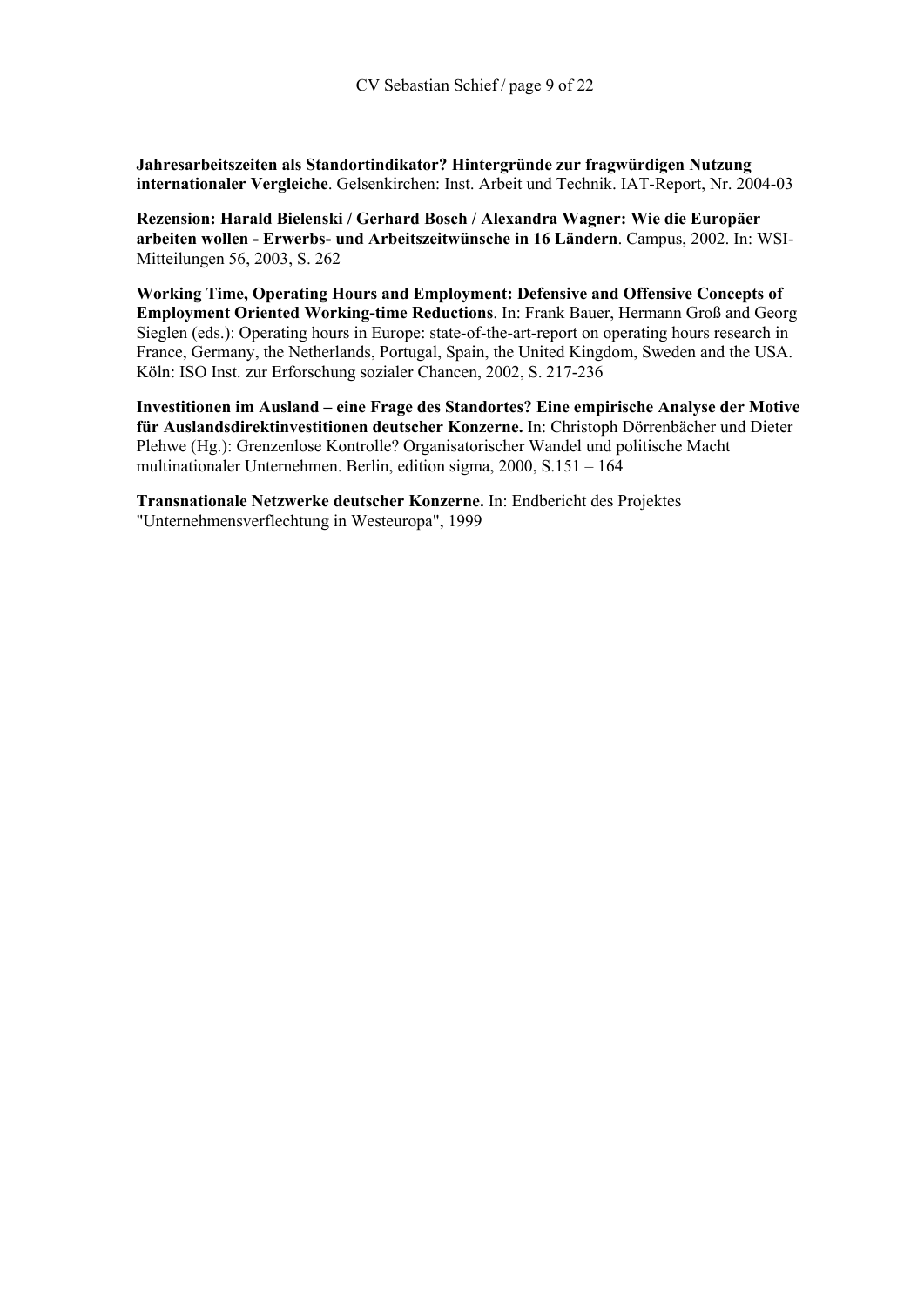## **PRESENTATIONS**

**Decent Work Revisited – Effects, Implications, and Limits of the Concept Decent Work Twenty Years onwards.** Unitwin International Network. University of Lausanne, Lausanne, March  $5<sup>th</sup> 2020$  (with Monica Budowski).

**"For three hours a day is quite enough" (Keynes 1930) – oder warum wir immer noch so lange arbeiten. Sozio-ökonomische Determinanten der Arbeitszeit.** Habilitationsvortrag zur Erlangung der venia legendi in Soziologie. Fribourg, 16. Juli 2019.

**Analysing Social Quality in the City**. "Successful Cities – Crises of Citizenship", University of Potsdam, 6-8 September 2018, Potsdam/Germany (with Monica Budowski).

**Politische und gesellschaftliche Folgen der EU-Austeritätspolitik.** "Das Herz der Maschine - Europas Verwaltungsapparate", Seminar der Hans-Böckler-Stiftung, 02.–06.09.2018, Luxemburg

**Determinants of Length of Working time in OECD Countries – A Set-theoretic model.** LERA Annual Meeting. June 13-16, Baltimore/USA 2018.

**L'Inégalité en Suisse.** Confèrence chez le PS Fribourg. 16 Avril, Fribourg, 2018.

**Industrial Relations in the European Union – A Race to the Bottom?** Research Network/Research Stream: RN17 - Work, Employment and Industrial Relations. 13th Conference of the European Sociological Association: (Un)Making Europe: Capitalism, Solidarities, Subjectivities. August 29 - September 01 2017, Athens, Greece.

**What Ever Happened to Keynes' Vision of Working Time Reduction? - Working Time Developments in Austria, Germany and Switzerland**. LERA Annual Meeting. June 1-4, Anaheim/USA 2017.

**Industrial Relations in the European Union – A Race to the Bottom**? ILPC Conference 2016, WZB Berlin, 4-6 April 2016, Berlin/Germany.

**Strategies of Households in Precarious Prosperity in Chile, Spain and Switzerland.** Conference "The Changing Nature of Citizenship", University of Potsdam, 4-6 June 2015, Potsdam/Germany (with Monica Budowski).

**Precariousness and Quality of Life – A qualitative perspective on determinants of quality of life of households in precarious prosperity in Switzerland and Spain.** Quality of Life: a Challenge for Social Policy. Celebrating the 25th anniversary of the Research Institute for Quality of Life, Conference of the Research Institute for Quality of Life, Romanian Academy, Bucharest, 23-25 April 2015, Bucharest, Romania (with Monica Budowski and Rebekka Sieber).

**Ökonomie. Austerität! Demokratie?** 3. Rhein-Ruhr Promovendensymposium "Arbeit und Soziale Sicherheit", Universität Duisburg-Essen, 12.-13. März 2015, Duisburg/Deutschland (mit Ivo Staub).

**Precariousness and Quality of Life – A qualitative perspective on determinants of quality of life of households in precarious prosperity in Switzerland and Spain.** Special Session "Mind the gap - (growing) inequalities in well-being", The Quality of Life Conference 2014 – Sustaining Quality of Life across the Globe (ISQOLS 2014), Free University Berlin, 15 – 18 September 2014, Berlin/Germany (with Monica Budowski and Rebekka Sieber).

**Left-wing Parties and Trade Unions across the World: Country Analysis Switzerland.** Workshop Left-wing Parties and Trade Unions across the World, 24.-25.04.2014, Oslo, Norwegen (with Roland Erne).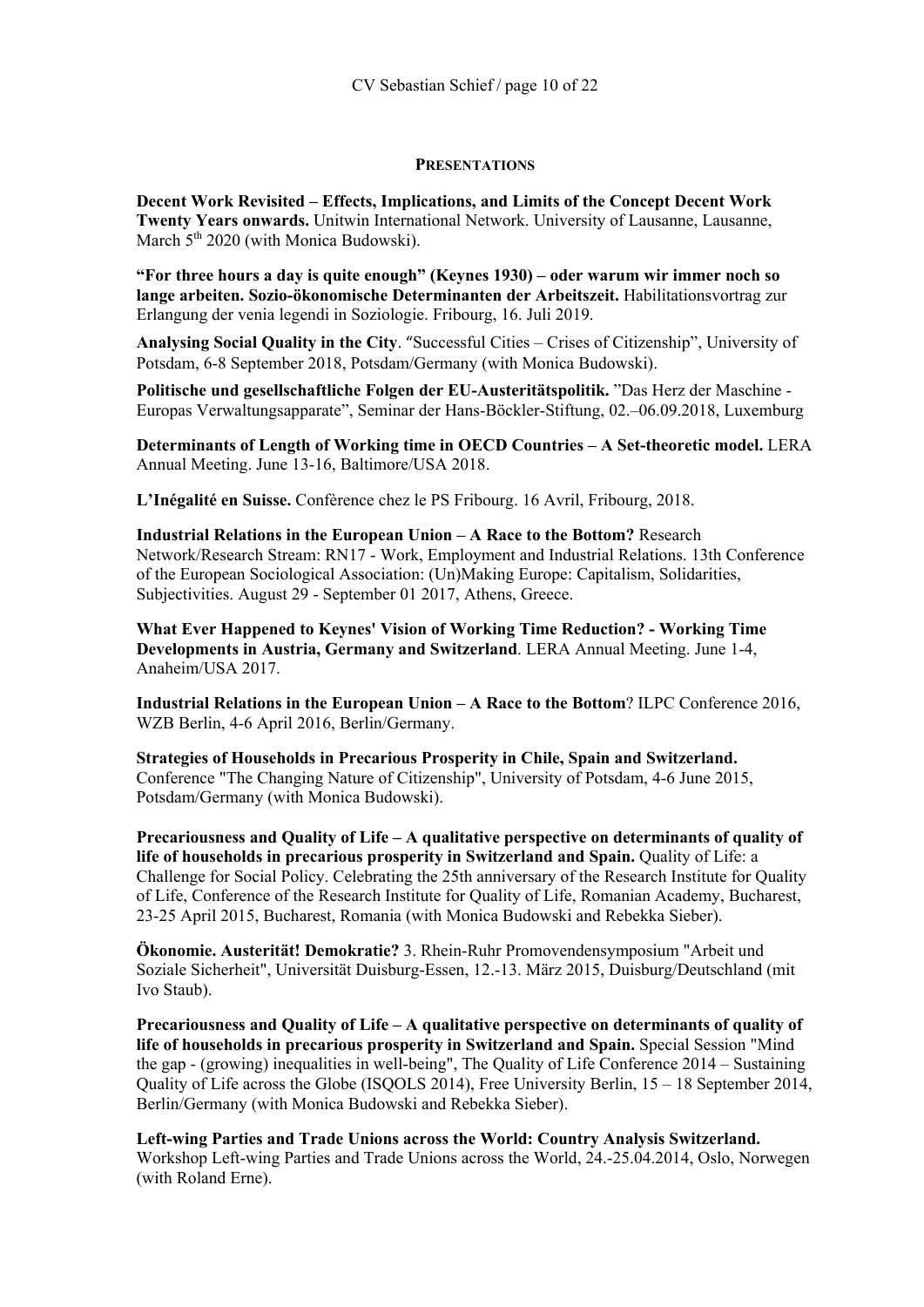**Gender-Specific Inequality of Paid and Unpaid Work: Institutional Factors in Switzerland.** Allied Social Science Associations Conference, 3.-5.1.2014; Philadelphia, PA, USA (with Ruedi Epple, Martin Gasser, Sarah Kersten and Michael Nollert).

**Precariousness and Quality of Life – A qualitative perspective on determinants of quality of life of households in precarious prosperity in Switzerland and Spain.** RC55 Mid-term conference on Long-term trends in Quality of Life, Session B1: What got better what got worse? Who are the winners and losers of societal development?, 12. September 2013, The Hague/Netherlands (with Monica Budowski and Rebekka Sieber).

**Precariousness in Times of Crisis – Contrasting Switzerland and Spain***. Plenary Session "Inequality and Precariousness in Times of Crisis: Dynamics and Comparative Perspectives ",* Conference of the Swiss Sociological Association (SSA), 2013, 27. June 2013, Bern (with Monica Budowski).

**Care in Households in Precarious Socio-economic Conditions in Chile, Costa Rica and Spain**, 29. Jahrestagung der österreichischen Lateinamerikaforschung, 2013, 24. – 26. Mai 2013, Strobl am Wolfgangsee/Österreich (with Monica Budowski).

**Finanzkrise und Ungleichheit – Welchen Einfluss haben ökonomische Krisen auf die Verteilung der Arbeit von Männern und Frauen in der Schweiz? Eine kantonale Analyse.** Workshop "Arbeitszeit und Lebenszeit in der Krise", Konferenz der Schweizerischen Gesellschaft für Soziologie 2013, 26. – 28. Juni 2013, Bern (mit Sarah Kersten).

**Crisis, Familialistic Welfare Regimes and Precariousness – A comparison of Chile, Costa Rica and Spain.** European Sociological Association (ESA), Interim conference 2012 of the Research Network 8 "Disaster, Conflict and Social Crisis Research Network" (DSCRN) "The debt crisis in the Eurozone: social impacts", Lesvos (Greece), 13-14. September 2012 (with Monica Budowski).

**Finanzkrise und Ungleichheit - Welchen Einfluss haben ökonomische Krisen auf die Verteilung der Arbeit von Männern und Frauen in der Schweiz? Eine kantonale Analyse.** Tagung "Geschlecht im Kontext verschärfter ökonomischer Krisen"; Schweizerische Gesellschaft für Geschlechterforschung SGGF, 7.-8. September 2012, Bern. (mit Sarah Kersten)

**Geschlechtsspezifische Ungleichheiten in der schweizerischen Arbeitswelt. Eine interkantonale Analyse politischer und institutioneller Einflussfaktoren.** Progress Report Meeting des NFP 60, 22.03.2012; Basel. (mit Ruedi Epple, Martin Gasser, Sarah Kersten und Michael Nollert)

**How do economic downturns affect gender inequality within Swiss working arrangements? A cross-cantonal approach.** Second ISA Forum of Sociology, International Sociological Association (ISA), 2. August 2012, Buenos Aires, Argentina. (with Martin Gasser, Sarah Kersten und Michael Nollert)

**Comparing Swiss regions in terms of Gender Inequality in Work. A comparison of an index and a typology.** Second ISA Forum of Sociology, International Sociological Association (ISA), 3. August 2012, Buenos Aires, Argentina. (with Martin Gasser, Sarah Kersten und Michael Nollert)

**Solidarität zwischen den Generationen - auch über Familiengrenzen hinweg**. Fachtagung für gutes Altern 2012, (Zentrum Paul Klee), 26. April 2012, Bern (mit Monica Budowski).

**Flexibility patterns of Companies in five European countries - Determinants and Appearance,** 30th International Labour Process Conference, 28.-30. März 2012, Stockholm, Sweden.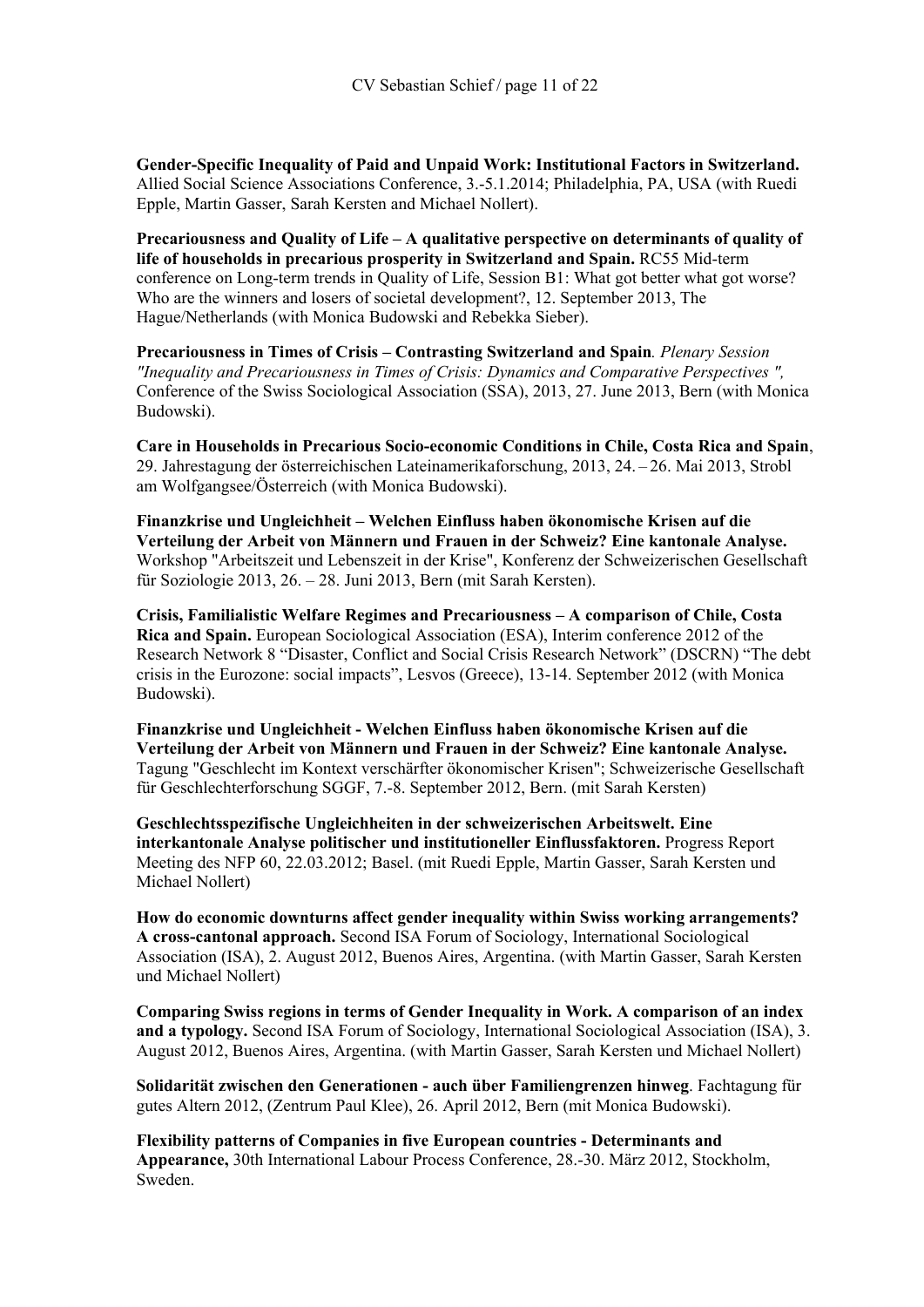**Finanzkrise in Chile und Costa Rica: Wahrnehmung von Haushalten in prekärer Prosperität.** Universität Trier, 10. Januar 2012, Trier, Deutschland.

**Man sieht den Wald vor lauter Bäumen nicht - Zur Sozialpolitik der Schweiz.** Universität Fribourg, 10. November 2011, Fribourg.

**How Does the Financial Crisis Affect Gender Inequality within Swiss Working Arrangements,** ESA 10th Conference, 7.-10. September 2011, Geneva.(with Ruedi Epple, Martin Gasser, Sarah Kersten und Michael Nollert)

**Measuring the quality of teaching** - **A critical analysis of students' evaluations of teaching effectiveness,** 4. Conference of the European Survey Research Association (ESRA), Lausanne, Switzerland, July 2011 (with Chris Young)

**Transnationaler Kapitalismus als Finanzierungsbasis des Sozialstaats: Der Sonderfall Schweiz im Weltmarkt für Protektion**, Kongress der Deutschen Gesellschaft für Soziologie, Frankfurt, Oktober 2010. (mit Michael Nollert)

**Financial Crisis and Precariousness in Chile and Costa Rica: Perceptions and Changes in Households in Precarious Prosperity**, Conference of the World Society Foundation "The Global Economic Crisis. Perceptions and Impacts", Zürich, September 2010. (with Michèle Amacker, Monica Budowski and Wiebke Keim)

**Skimming the World Market for Protection: International Competition as a Financial Resource of the Swiss Welfare State**, SASE conference 2010, Philadelphia/USA, June 2010. (with Michael Nollert)

**Coping with Precariousness – Household Strategies between Objective Constraints and Subjective Scope of Action**, SASE conference 2010, Philadelphia/USA, June 2010. (with Michèle Amacker and Monica Budowski)

**Coping with Precariousness – Household Strategies between Objective Constraints and Subjective Scope of Action**, ESA conference, Lissabon, September 2009 (with Michèle Amacker and Monica Budowski)

**International Inequality as a Financial Source of the Welfare State: The Case of Switzerland**  – Paper presented at the 7th Annual ESPAnet Conference 2009 -The future of the welfare state: Paths of social policy innovation between constraints and opportunities, Stream 8: Financing the welfare state, Urbino/Italy, 17.-19.09.2009 (with Michael Nollert)

**Global Tax Competition and Its Impact on Domestic and International Inequality: The Swiss Case Study –** ABRI-ISA joint international meeting, 24.07.2009, Rio De Janeiro (with Carmen Baumeler and Michael Nollert)

**Lange Arbeitszeiten als Standortargument – Vom Missbrauch simpler Erklärungen und dem Ausnutzen institutioneller Schwächen -** Gemeinsame Tagung der Forschungskomitees "Soziale Probleme" und "Wirtschaftssoziologie" der Schweizerischen Gesellschaft für Soziologie "Missbrauch in Wirtschaft, Staat und Gesellschaft", Fribourg, 15.01.2009

**International Inequality as a Financial Source of the Welfare State: The case of Switzerland -** Paper presented at the Dreiländertagung in Osnabrück "Die Verfassung der Demokratien", Workshop "Transformation von Politiken und politischen Prozessen in Österreich und der Schweiz in vergleichender Perspektive", 22.11.2008 (with Michael Nollert)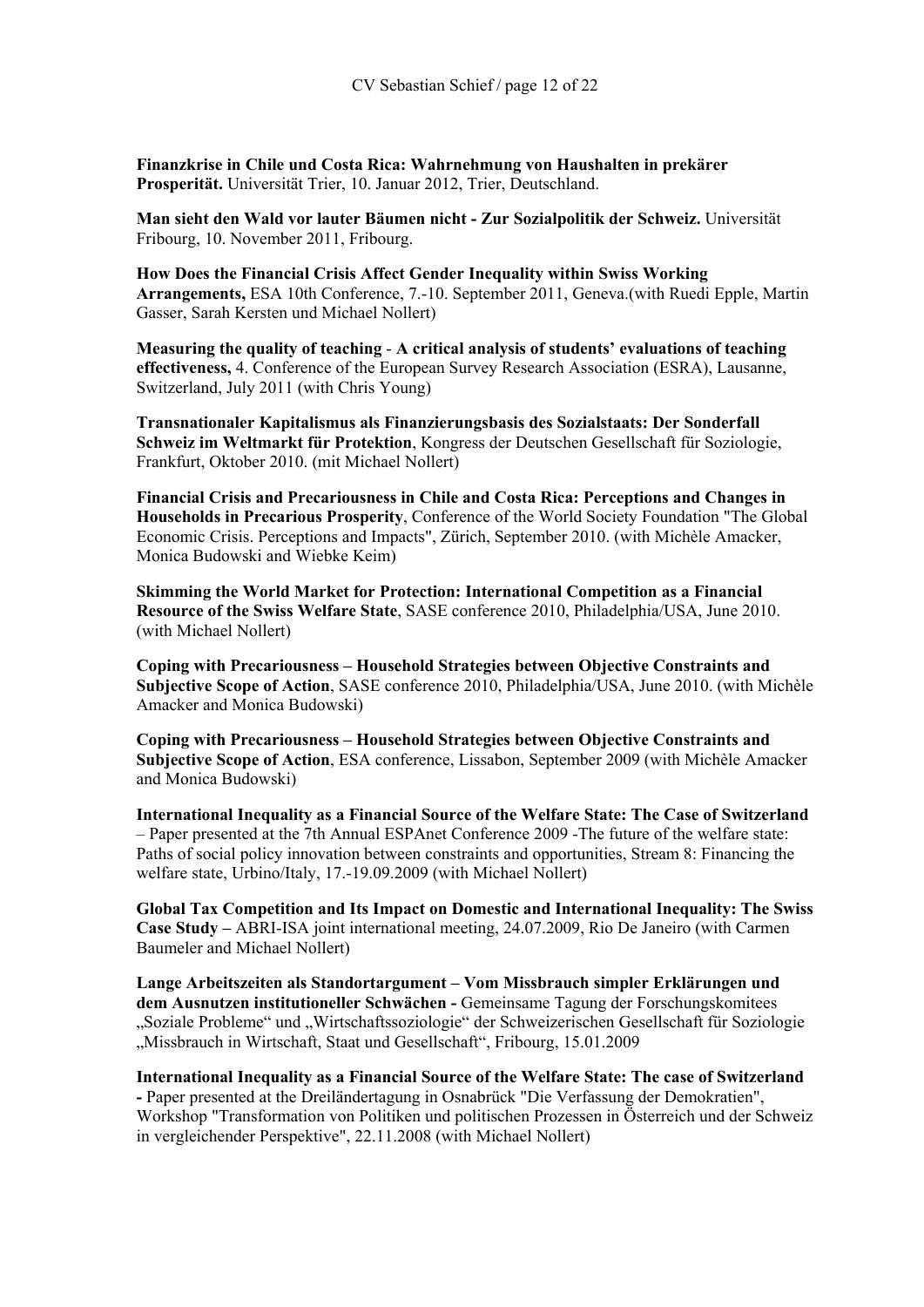**Welfare by two-fold plutonomy: The case of Switzerland**. Paper presented at the ISA Forum of Sociology, RC 02 Economy and Society, Barcelona, 06.09.2008 (with Michael Nollert)

'**Fake' corporatism? Industrial relations in Switzerland.** Work, Employment and Society Conference 2007, University of Aberdeen, Aberdeen, United Kingdom, 12. - 14.09.2007 (with Alessandro Pelizzari)

**'Fake' corporatism - Social dialogue in Switzerland as role model for Europe?** Industrial Relations in Europe Conference 2007, University of Athens, Athens, Greece, 26. - 28.07.2007 (with Alessandro Pelizzari)

**(Arbeitszeit-)Flexibilisierung im internationalen Vergleich.** Tagung des DGB zum Grünbuch der EU-Kommission "Ein modernes Arbeitsrecht für die Herausforderungen des 21. Jahrhunderts", Berlin, 13.02.2007

**Arbeitszeit(-flexibilisierung) im internationalen Vergleich.** MCC-Kongress "Zeitwertkonten aktuell", Köln, 08. - 09.11.2006

**Fünfundfünfzig, weiblich, ohne Ausbildung sucht… Anmerkungen zum Gerechtigkeitsverständnis der Lissabon-Strategie und Auswirkungen in Europa.** "ERWERBSARBEIT UND ARMUT", gemeinsame Tagung der Forschungskomitees "Soziale Probleme" und "Wirtschaftssoziologie" der SGS, Fribourg, 06. - 07.10.2006

**Revised Diversity Revisited - Changes in industrial relations in the enlarged European Union.** SASE conference 2006, Constituting Globalisation: Actors, Arenas and Outcomes, 18th Annual Meeting on Socio-Economics, IAAEG, University of Trier, Germany, 30.06 - 02.07.2006

**European Industrial Relations Country Profiles** . European Foundation for the Improvement of Living and Working Conditions, Workshop, Dublin, Ireland, 09. – 10.03.2006 (with Heribert Kohl and Steffen Lehndorff)

**European Industrial Relations Country Profiles** . European Foundation for the Improvement of Living and Working Conditions, Workshop, Dublin, Ireland, 07. – 08.02.2006 (with Heribert Kohl and Steffen Lehndorff)

**Die Schweizer Konfiguration - Arbeitsvolumen, Arbeitszeit und Beschäftigung der Schweiz im europäischen Vergleich.** Jubiläumskongress der Schweizerischen Gesellschaft für Soziologie, Workshop des Forschungskomitees Wirtschaftssoziologie, St. Gallen, 05. – 07.10.2005

**Changes in the System or Change of System? The national employment model of Germany.** 26th Conference of the International Working Party On Labour Market Segmentation (IWPLMS) / Institut Arbeit und Technik, Berlin, 08.09.2005, (with Gerhard Bosch, Thomas Haipeter, Erich Latniak, Steffen Lehndorff)

**Older Employees in Europe – New Forms of Social Inequality.** Research Network on Ageing in Europe at the European Sociological Association, Torun, 09. - 12.09.2005

**Arbeitszeiten im internationalen Vergleich.** Beratung des Fraktionsvorstandes der GUE/NGL des Europäischen Parlaments, Potdam, 31.08. - 01.09.2005

**A comparative analysis of industrial relations in the ten new EU member states.** Workshop on Building Industrial Relations Country Profiles, European Foundation for the Improvement of Living and Working Conditions, Ljubljana, 12. - 13.05.2005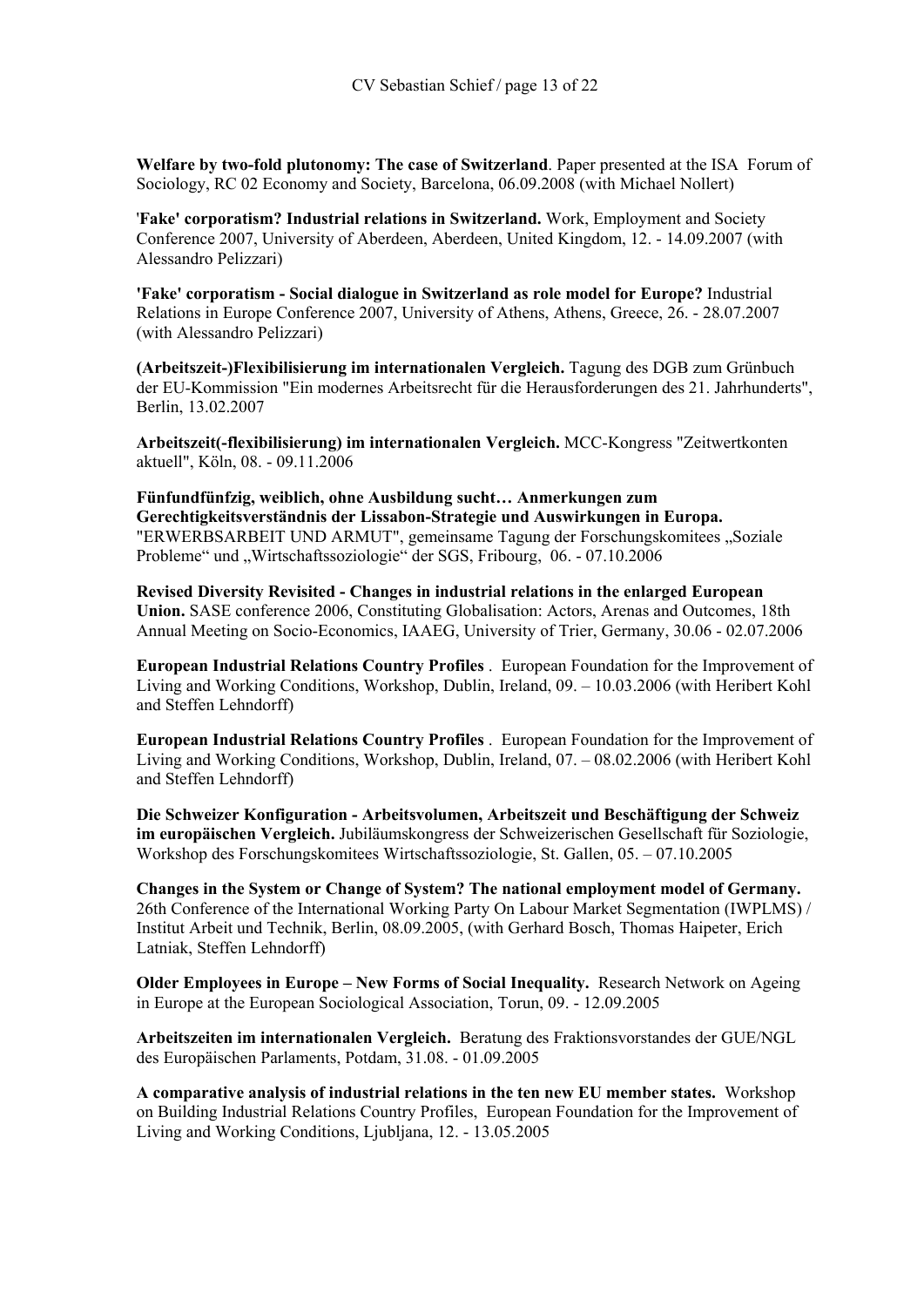**Industrial Relations in the Ten New EU Member States.** Workshop on Social Dialogue Capacity Building in the New Member States and Bulgaria, Romania and Turkey, European Foundation for the Improvement of Living and Working Conditions, Prague, 25. - 26.04.2005

**Industrial Relations in the Ten New EU Member States.** Trinity College Dublin, Dublin, 04.04.2005

**Arbeitszeiten, Ältere Beschäftigte, EU-Erweiterung – Herausforderungen für die Zukunft.**  Workshop "Beschäftigungssicherung - Keine Arbeitszeitverlängerung" der NGG, Oberjosbach, 21.03.2005

**Comparative Indicators and Country Profiles of Industrial Relations in the 10 New EU Member States.** Advisory Committee Meeting, European Foundation for the Improvement of Living and Working Conditions, Brussels, 25.02.2005

**Country profiles of industrial relations in the EU 25. The plan of the project.** Advisory Committee Meeting, European Foundation for the Improvement of Living and Working Conditions, Brussels, 25.02.2005

**Quality of industrial relations: Comparative Indicators and Country Profiles of Industrial Relations in the 10 New Member States** Workshop on Building Industrial Relations / Social Dialogue Indicators and Country Profiles, ILO/European Foundation for the Improvement of Living and Working Conditions, Budapest, 29. - 30.11.2004

**Beschäftigungsintensität und Vorruhestand älterer Erwerbspersonen in Europa: Neue Formen sozialer Ungleichheit.** 32. Kongress der Deutschen Gesellschaft für Soziologie, München, 05.10.2004

**Comparative Indicators and Country Profiles of Industrial Relations in the 10 New EU Member States.** IIRA 2004, Lissabon, 07. - 11.09.2004

**Part-time Males in Europe - A Newly Emerging Pattern?** Work, Employment and Society 2004, Manchester, UMIST, 01. - 03.09.2004

**Fakten und Daten zur Debatte über Arbeitszeitverlängerung.** Workshop "Länger oder besser? Zur Diskussion um die 42-Stunden-Woche im öffentlichen Dienst" der Fraktion Bündnis90/Die Grünen im bayerischen Landtag, München, Bayerischer Landtag, 24.06.2004

**Wie wird die Arbeit (produktive wie gesellschaftliche) in Zukunft auf möglichst viele Menschen verteilt?** Workshop "Die Zukunft gerecht gestalten" der IG Metall Wolfsburg, Wolfsburg, 18. - 19.05.2004

**Is working time longer for highly qualified employees all over Europe?** Flexibilités des temps de travail, éclatement des temps sociaux - 9th Meeting of the International Symposium on Working-Time, Paris, 26. - 28.02.2004

**Warum investieren Unternehmen im Ausland? Eine empirische Analyse der Motive für Auslandsdirektinvestitionen**. Workshop "Dimensionen der Internationalisierung von Unternehmen" des Max-Planck-Instituts für Gesellschaftsforschung, Köln, 16. – 17.12.1999

**Internationalisierung und Flexibilisierung - Zwei Seiten einer Medaille? Entwicklungstendenzen im Einzelhandel.** Workshop "Multinationale Unternehmen" des Wissenschaftszentrums Berlin, 04. – 05.12.1998 (mit Alexandra Scheele)

**Corporate Networks in East Germany.** 14<sup>th</sup> EGOS Colloquium, Maastricht, Niederlande, 09 – 11.7.1998 (with Paul Windolf)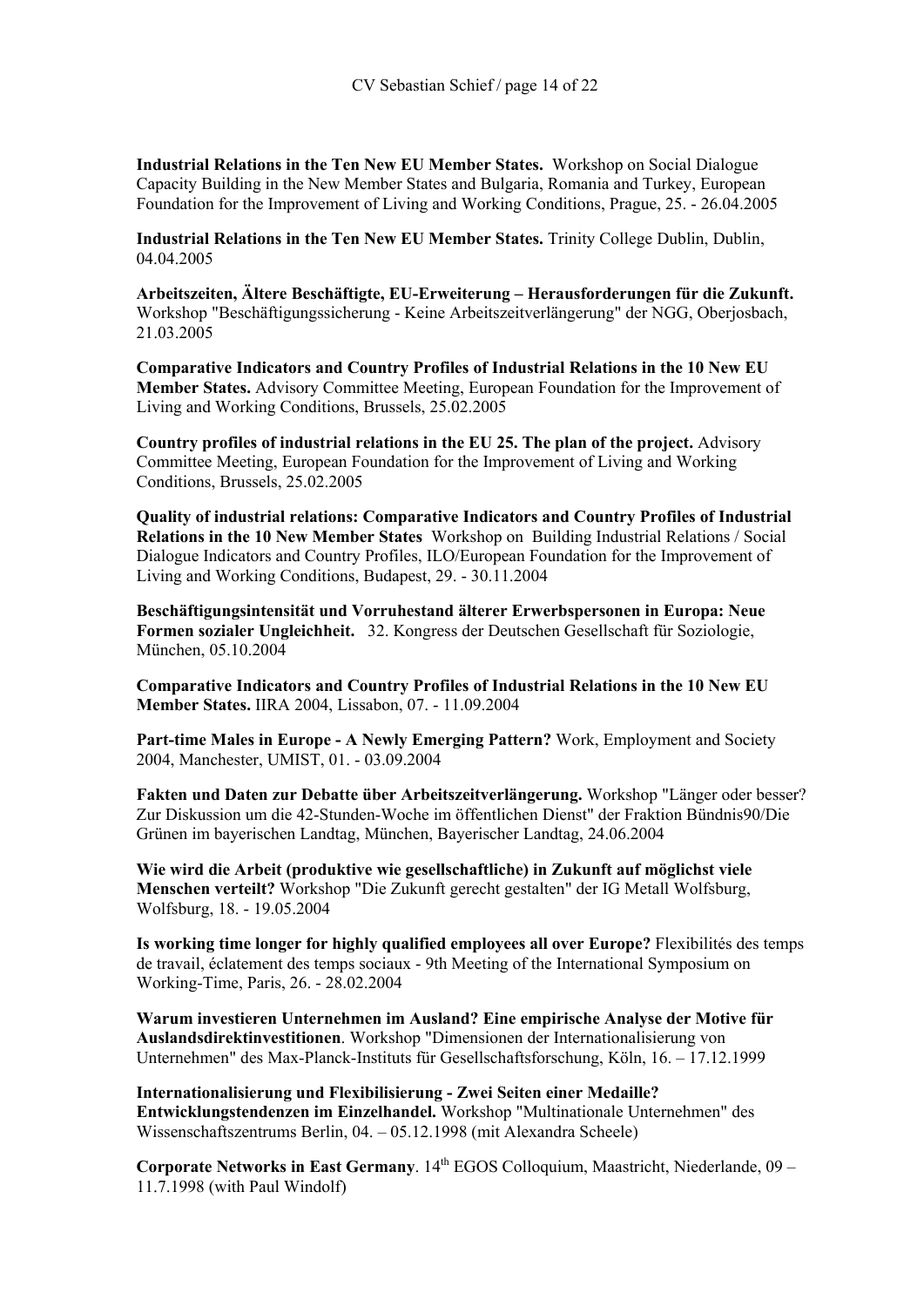# **PROJECTS**

**Arbeitsmarkt und Migration** für den Schweizerischen Nationalfonds (2016 - 2018) (direction, ca. CHF 110 000)

**Klientenbefragungen für die Schweizerische Multiple-Sklerose-Gesellschaft** (seit 2014) (direction, so far ca. CHF 50 000)

**Geschlechtsspezifische Ungleichheiten in der schweizerischen Arbeitswelt: Politische und institutionelle Einflussfaktoren** for the Swiss National Science Foundation (2010 - 2013) (direction, ca. CHF 250 000)

**A Comparative Perspective on Household Strategies under Conditions of Precarious Prosperity in Chile, Costa Rica, Spain and Switzerland** for the Swiss National Science Foundation (2007 - 2011) (senior researcher, ca. CHF 437 000)

**Evaluation of the ENEA Pilot Action** for the DG Employment and Social Affairs of the European Commission (2006) (direction sub-project  $\epsilon$  10 000)

**Quality of industrial relations: comparative industrial relations country profiles in the EU Member States (IRI25)** for the European Foundation for the Improvement of Living and Working Conditions , Dublin (2005) (senior researcher ca.  $\in$  20 000)

**Comparative indicators and country profiles of industrial relations in the 10 new EU Member States (IRI)** for the European Foundation for the Improvement of Living and Working Conditions, Dublin (2004 – 2005) (senior researcher ca.  $\in$  20 000)

**Dynamics of National Employment Models (Dynamo)** for the EU Commission (DG Research)**.**   $(2004 - 2007)$ 

**Company Survey on Working Time and Work-Life-Balance (WOLIBA)** for the European Foundation for the Improvement of Living and Working Conditions, Dublin**.** (2004) (senior researcher ca.  $\in$  10 000)

**Beschäftigungsquoten und Arbeitszeiten Älterer in der EU und Gründe für Länderunterschiede (BAZAR)** für das Deutsche Zentrum für Altersfragen, das im Auftrag des Bundesministeriums für Familie, Senioren, Frauen und Jugend (2004) (senior researcher ca.  $\epsilon$  10 000)

**A Comparative Study of Operating Hours, Working Time and Employment in France, Germany, the Netherlands, Portugal, Spain and the United Kingdom (EUCOWE)** for the EU Commission (DG Research) in co-operation with ISO Köln and five European Partners. (2001 – 2004) (senior reseacher)

**Erwartungen der Wirtschaft an Hochschulabsolventen und Hochschulabsolventinnen** für die Handwerkskammer Trier. (1999 – 2001)

**Unternehmensverflechtung in Ostdeutschland** für die Deutsche Forschungsgemeinschaft. (1995 – 1998)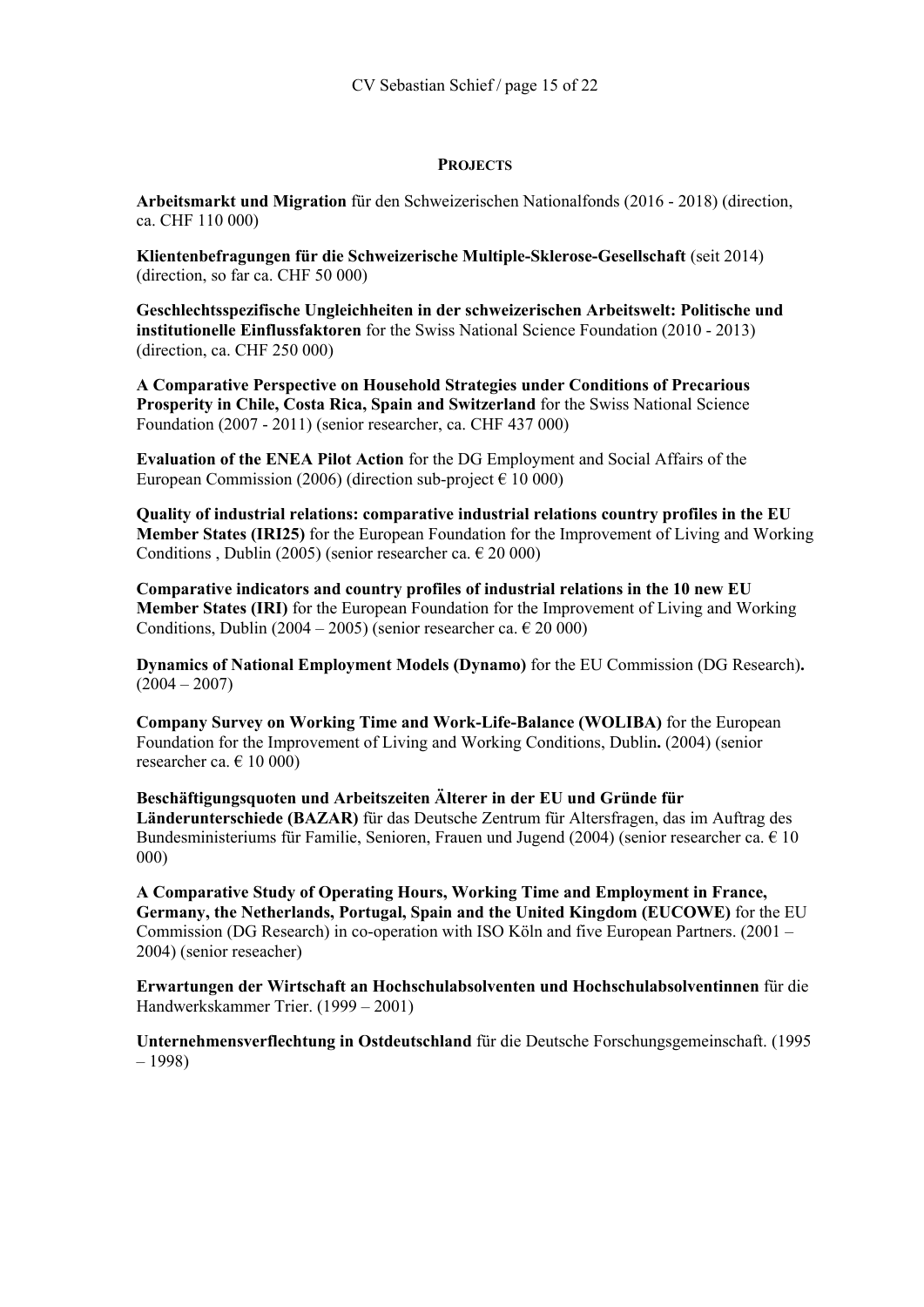### **LECTURES**

# **Spring Term 2020**

Social Policy II

Research Workshop II (in co-operation with Daniel Künzler) Research Workshop I (in co-operation with Daniel Künzler) Methodology Workshop (in co-operation with Daniel Künzler) Workshop Science and Politics (in-co-operation with Monica Budowski)

#### **Autumn Term 2019**

Social Policy I

Research Workshop II (in co-operation with Daniel Künzler) Methodology Workshop (in co-operation with Daniel Künzler)

# **Spring Term 2019**

Social Policy II

Research Workshop II (in co-operation with Daniel Künzler) Research Workshop I (in co-operation with Daniel Künzler) Methodology Workshop (in co-operation with Daniel Künzler) Seminar Organizations and Social Movements (in co-operation with Ivo Staub)

# **Autumn Term 2018**

Social Policy I

Research Workshop II (in co-operation with Daniel Künzler) Methodology Workshop (in co-operation with Daniel Künzler) Workshop Set-theoretic Methods (QCA/CNA)

# **Spring Term 2018**

Social Policy II

Research Workshop II (in co-operation with Daniel Künzler)

Research Workshop I (in co-operation with Daniel Künzler)

Methodology Workshop (in co-operation with Daniel Künzler)

Lecture series Erosion of the middle class? (in co-operation with Monica Budowski)

### **Autumn Term 2017**

Social Policy I

Research Workshop II (in co-operation with Daniel Künzler)

Research Workshop I (in co-operation with Daniel Künzler)

Methodology Workshop (in co-operation with Daniel Künzler)

Seminar Working Time Patterns and Working Time Policies: A Gender, Life Course and European perspective (in co-operation with Dominique Anxo)

#### **Spring Term 2017**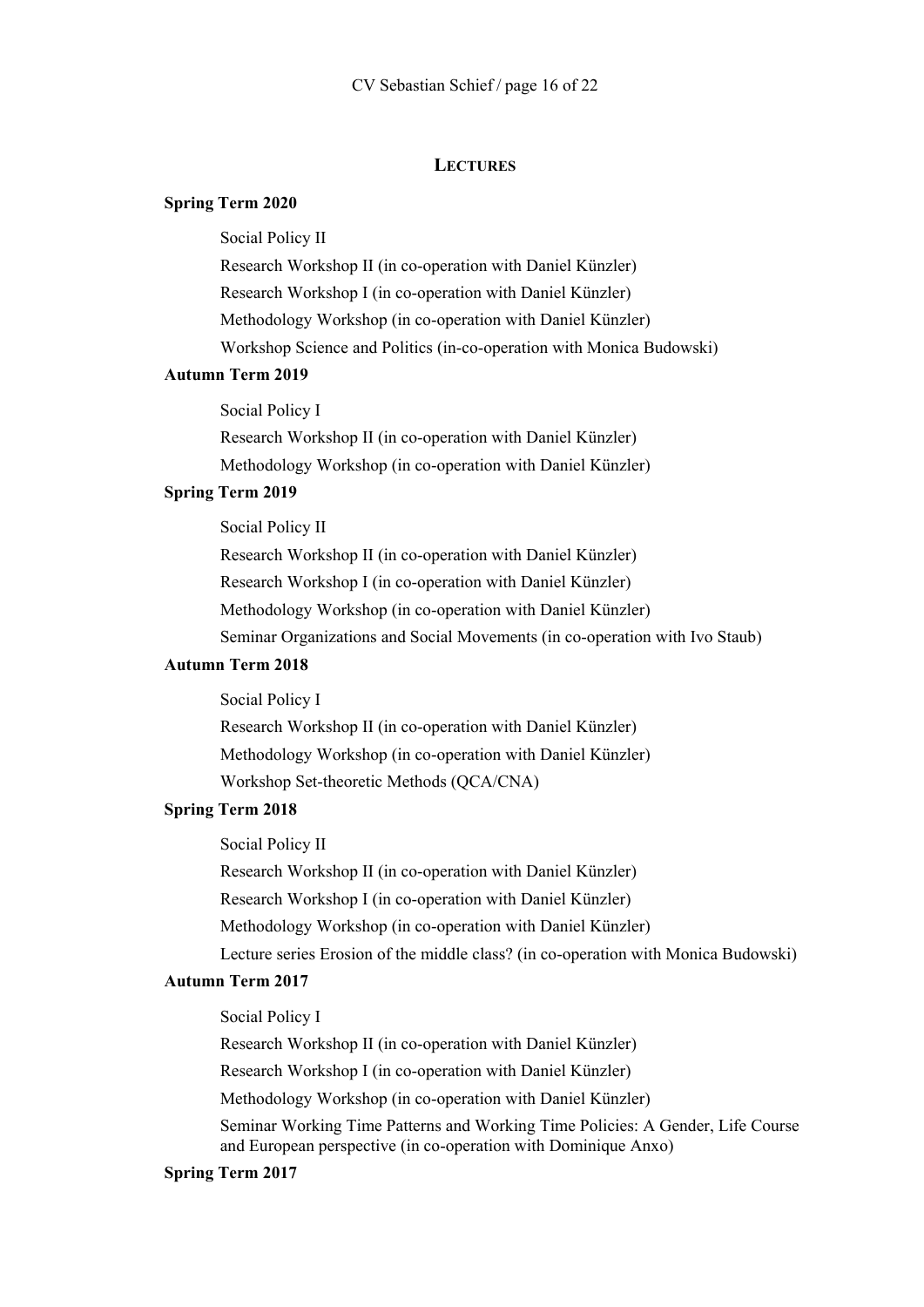Research Workshop II (in co-operation with Daniel Künzler) Research Workshop I (in co-operation with Daniel Künzler) Methodology Workshop (in co-operation with Daniel Künzler) Seminar Organizations and Social Movements (in co-operation with Ivo Staub) Lecture series Revolution?! (in co-operation with Daniel Künzler) Workshop Science and Politics (in-co-operation with Monica Budowski)

#### **Autumn Term 2016**

Organisational Sociology Research Workshop II (in co-operation with Daniel Künzler) Research Workshop I (in co-operation with Daniel Künzler) Methodology Workshop (in co-operation with Daniel Künzler)

#### **Spring Term 2016**

Social Policy II

Research Workshop II (in co-operation with Ruedi Epple) Research Workshop I (in co-operation with Daniel Künzler) Methodology Workshop (in co-operation with Daniel Künzler/Ruedi Epple)

#### **Autumn Term 2015**

Social Policy I Research Workshop II (in co-operation with Ruedi Epple) Research Workshop I (in co-operation with Ruedi Epple) Methodology Workshop (in co-operation with Ruedi Epple)

#### **Spring Term 2015**

Research Workshop II (in co-operation with Ruedi Epple) Research Workshop I (in co-operation with Ruedi Epple) Methodology Workshop (in co-operation with Ruedi Epple) Seminar Organizations and Social Movements (in co-operation with Ivo Staub)

# **Autumn Term 2014**

Organizational Sociology Research Workshop II (in co-operation with Ruedi Epple) Research Workshop I (in co-operation with Ruedi Epple) Methodology Workshop (in co-operation with Ruedi Epple)

# **Spring Term 2014**

Social Policy II

Research Workshop II (in co-operation with Ruedi Epple) Research Workshop I (in co-operation with Ruedi Epple) Methodology Workshop (in co-operation with Ruedi Epple)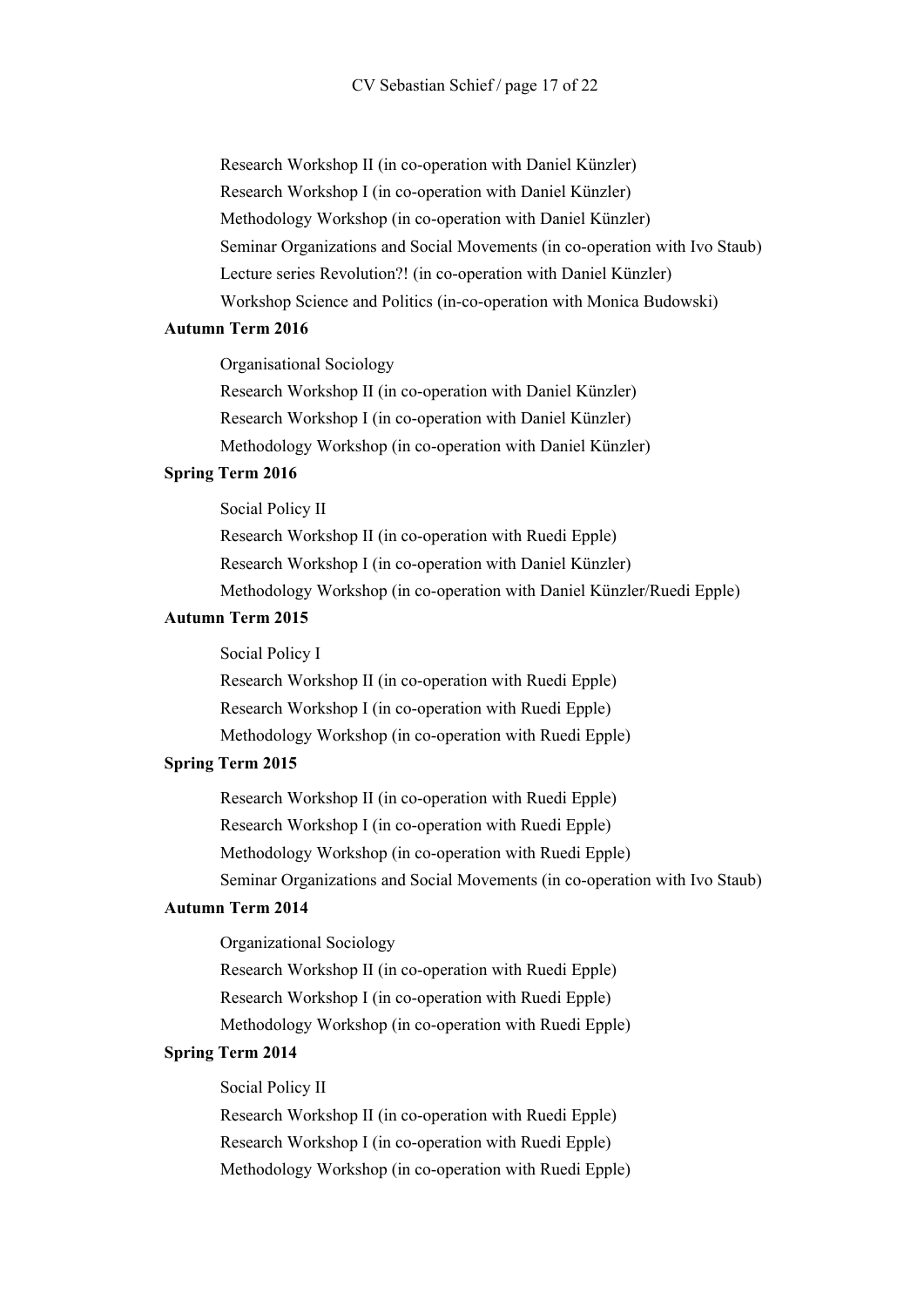Lecture Series Labour market and migration (in co-operation with Monica Budowski)

# **Autumn Term 2013**

Social Policy I

Research Workshop II (in co-operation with Ruedi Epple) Research Workshop I (in co-operation with Ruedi Epple)

Methodology Workshop (in co-operation with Ruedi Epple)

# **Spring Term 2013**

Research Workshop II (in co-operation with Daniel Künzler) Research Workshop I (in co-operation with Daniel Künzler) Methodology Workshop (in co-operation with Daniel Künzler)

Seminar Financial Crisis and Social Movements (in co-operation with Ivo Staub)

Seminar Organizations and Social Movements (in co-operation with Ivo Staub)

# **Autumn Term 2012**

Organisational Sociology Research Workshop II (in co-operation with Ruedi Epple) Research Workshop I (in co-operation with Ruedi Epple) Methodology Workshop (in co-operation with Ruedi Epple)

# **Spring Term 2012**

Social Policy II

Research Workshop II (in co-operation with Ruedi Epple) Research Workshop I (in co-operation with Ruedi Epple) Methodology Workshop (in co-operation with Ruedi Epple)

# **Autumn Term 2011**

Research Workshop II (in co-operation with Ruedi Epple)

Research Workshop I (in co-operation with Ruedi Epple)

Seminar Welfare state institutions: concepts, driving forces and impacts (in cooperation with Joakim Palme)

Social Policy I

## **Spring Term 2011**

Research Workshop II (in co-operation with Ruedi Epple)

Research Workshop I (in co-operation with Ruedi Epple)

Seminar Transformations of the Welfare State (in co-operation with Stephan Lessenich)

Organizational Sociology

Lecture Series "Inequalities in the Life Course" (in co-operation with Michèle Amacker and Monica Budowski)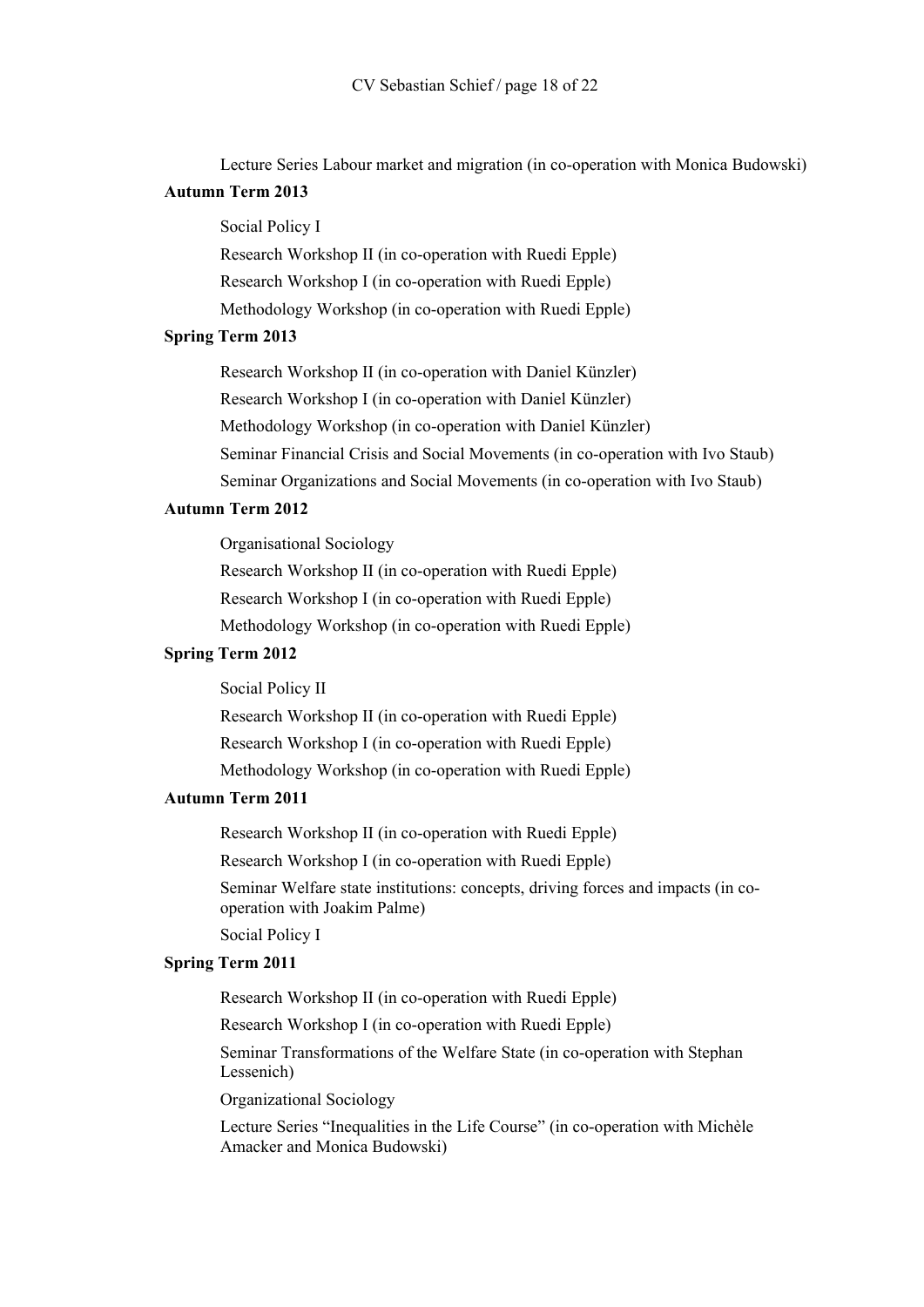### **Autumn Term 2010**

Research Workshop II (in co-operation with Ruedi Epple)

Research Workshop I (in co-operation with Ruedi Epple)

# **Spring Term 2010**

Seminar "Precariousness of Work" (in co-operation with Karina Becker and Ulrich Brinkmann

Social Policy II

Research Workshop II (in co-operation with Ruedi Epple)

Research Workshop I (in co-operation with Ruedi Epple)

# **Autumn Term 2009**

Seminar "An introduction to Marx's Critique of Political Economy" (in co-operation with Michael Heinrich)

Social Policy I

Research Workshop II (in co-operation with Ruedi Epple)

Research Workshop I (in co-operation with Ruedi Epple)

#### **Spring Term 2009**

Research Workshop II (in co-operation with Ruedi Epple)

Research Workshop I (in co-operation with Ruedi Epple)

Seminar "Welfare States: Construction, Reconstruction, Deconstruction" (in cooperation with Stephan Leibfried)

#### **Autumn Term 2008**

Research Workshop II (in co-operation with Ruedi Epple)

Research Workshop I (in co-operation with Ruedi Epple)

Organizational Sociology

#### **Spring Term 2008**

Seminar "Labour Market configurations – An International Comparison"

Seminar "The end of Capitalism as we know it" (in co-operation with Elmar Altvater und Chris Young)

Research Workshop II (in co-operation with Ruedi Epple)

Research Workshop I (in co-operation with Ruedi Epple)

Statistics II (in co-operation with Maurizia Masia)

# **Autumn Term 2007**

Data Collection (in co-operation with Ruedi Epple)

Political and Economic Conflicts and Social Processes of Disintegration (in cooperation with Peter Imbusch)

Research Workshop II (in co-operation with Ruedi Epple)

Research Workshop I (in co-operation with Ruedi Epple)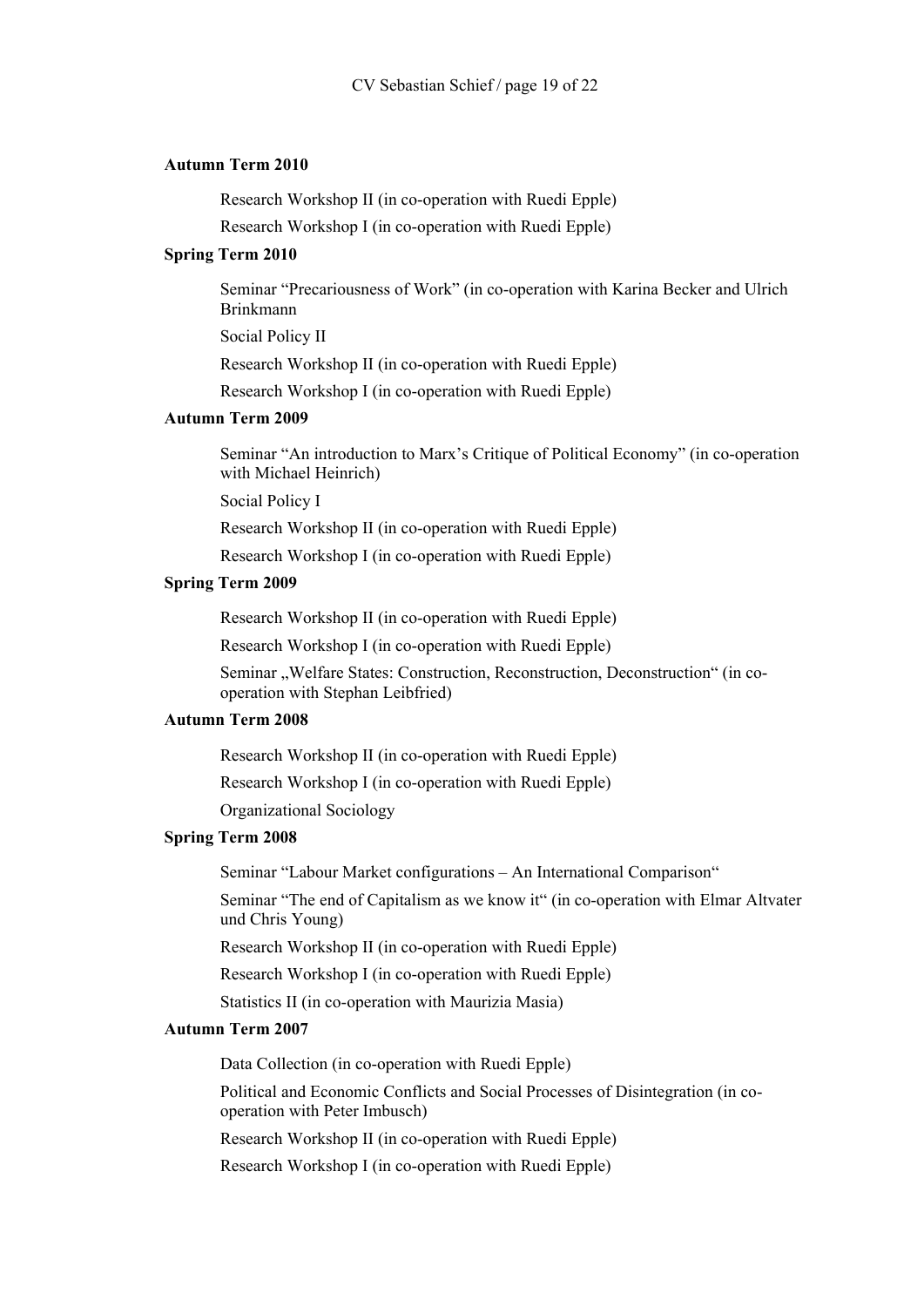Statistics II (in co-operation with Maurizia Masia)

# **Summer Term 2007**

Seminar Public and Private Security (in co-operation with Joakim Palme) Research Workshop I (in co-operation with Ruedi Epple) Research Workshop II (in co-operation with Ruedi Epple)

# **Winter Term 2006/07**

Organisational Sociology Research Workshop I (in co-operation with Ruedi Epple) Research Workshop II (in co-operation with Ruedi Epple)

## **Summer Term 2006**

Organisational Sociology Research Workshop I (in co-operation with Amir Sheikzadegan) Statistics II (in co-operation with Maurizia Masia)

# **Winter Term 2005/06**

Research Workshop I (in co-operation with Michael Nollert) Statistics II (in co-operation with Maurizia Masia)

### **Summer Term 2000**

Basic Terms and Theoretical Approaches of Sociology II

# **Winter Term 1999**

Basic Terms and Theoretical Approaches of Sociology I

# **Summer Term 1998**

Seminar "Globalisation and Industrial Relations" (in co-operation with Ulrich Brinkmann)

#### **ADDITIONAL INFORMATION**

Liaison lecturer of the Hans-Boeckler-Stiftung, Germany

## **Reviewing**

Reviewer for Equality, diversity and inclusion: An international journal

Reviewer for the Journal Social Indicators Research

Reviewer for the Journal PLOS ONE

Reviewer for Research – Journal of Statistics and Socio-Economic Analysis

Reviewer for the Compendium of Global Development Studies (Routledge)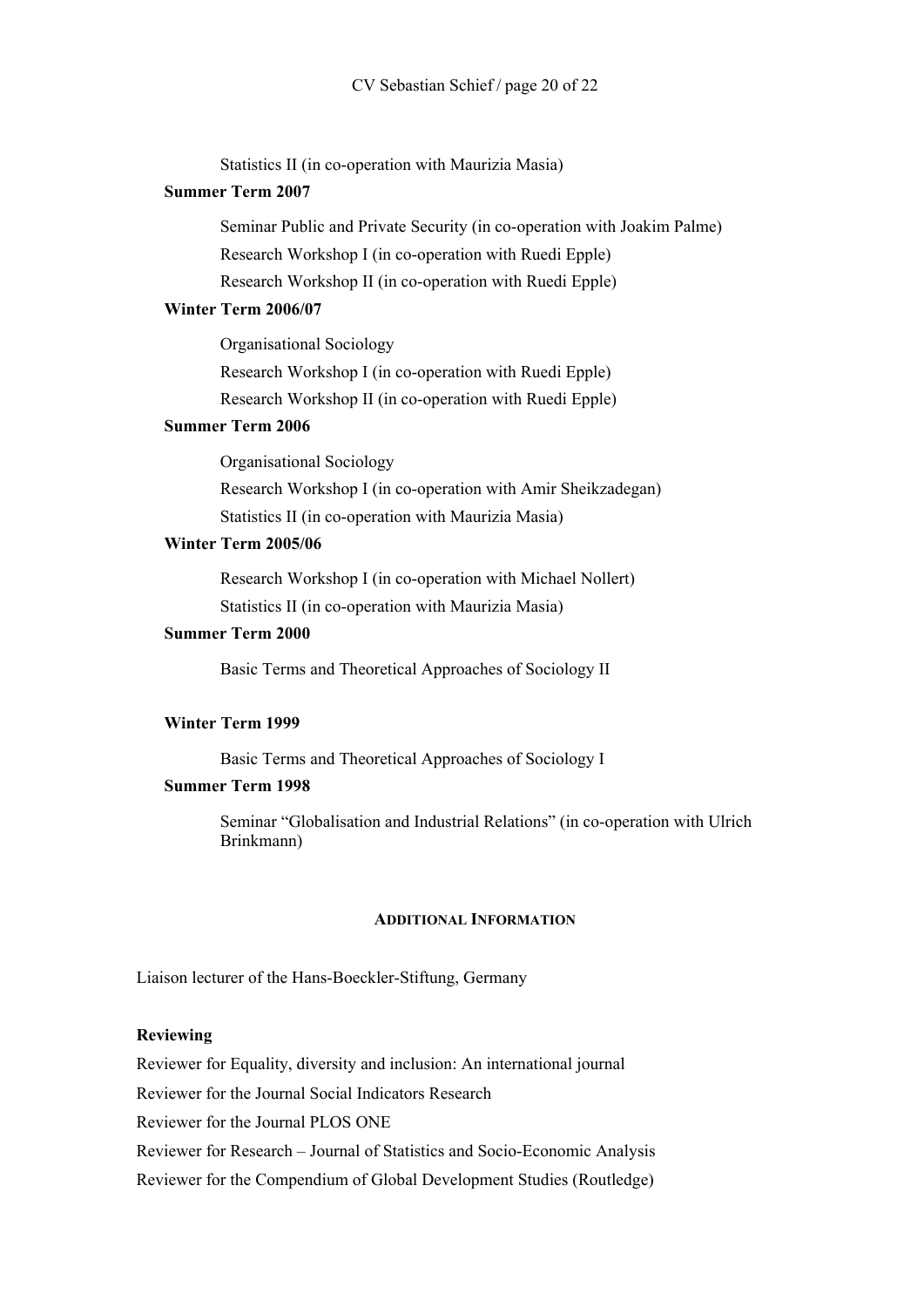Reviewer for the Swiss National Science Foundation (SNF)

Reviewer for the German National Science Foundation (DGS)

Reviewer for the French National Science Foundation (ANR)

Reviewer for the Swiss Journal of Sociology

Reviewer for Edition Sigma (publisher)

Reviewer for the journal Industrielle Beziehungen

# **Memberships**

Member of the editorial board of socialpolicy.ch

Member of the Labor Employment Relations Association (LERA), USA

Member of the Advisory Board of Research - Journal of Statistics and Socio-Economic Analysis, Albania

Member of the European Sociological Association

Member of the German Sociological Association

Member of the Swiss Sociological Association

Member of the management board of the German speaking part of the Division of Sociology, Social Policy and Social Work of the University of Fribourg

Member of the University appeals committee of the University of Fribourg

Former member of the scientific board of ATTAC Switzerland

Former member of the faculty council of the University of Fribourg

Former member of the commission of curricula and exams of the University of Fribourg

Former member of the local commission of research of the Swiss National Science Foundation of the University of Fribourg

Former member of the board of the Edition Soziothek (publisher)

# **Conference organization**

Responsible organizer of Workshop "Decent Work", November 2019 (in co-operation with Nina Jany)

Responsible organizer of the panel "Citizenship and work" at the Conference of the Swiss Sociological Society, September 2019, Neuchâtel

Responsible organizer of the conference "Recent Developments of Industrial Relations in Switzerland", February 2019, Basel (in co-operation with Oliver Nachtwey)

Responsible organizer of the panel "International Comparative Working Time Research" at the 70th LERA Annual Meeting, Baltimore, June 2018

Responsible organizer of the panel "Working Time Developments in a Comparative Perspective: An International Panel" at the 69<sup>th</sup> LERA Annual Meeting, Anaheim, June 2017

Responsible organizer of the workshop "Arbeitszeit und Lebenszeit in der Krise" at the Conference of the Swiss Sociological Society, June 2013, Bern